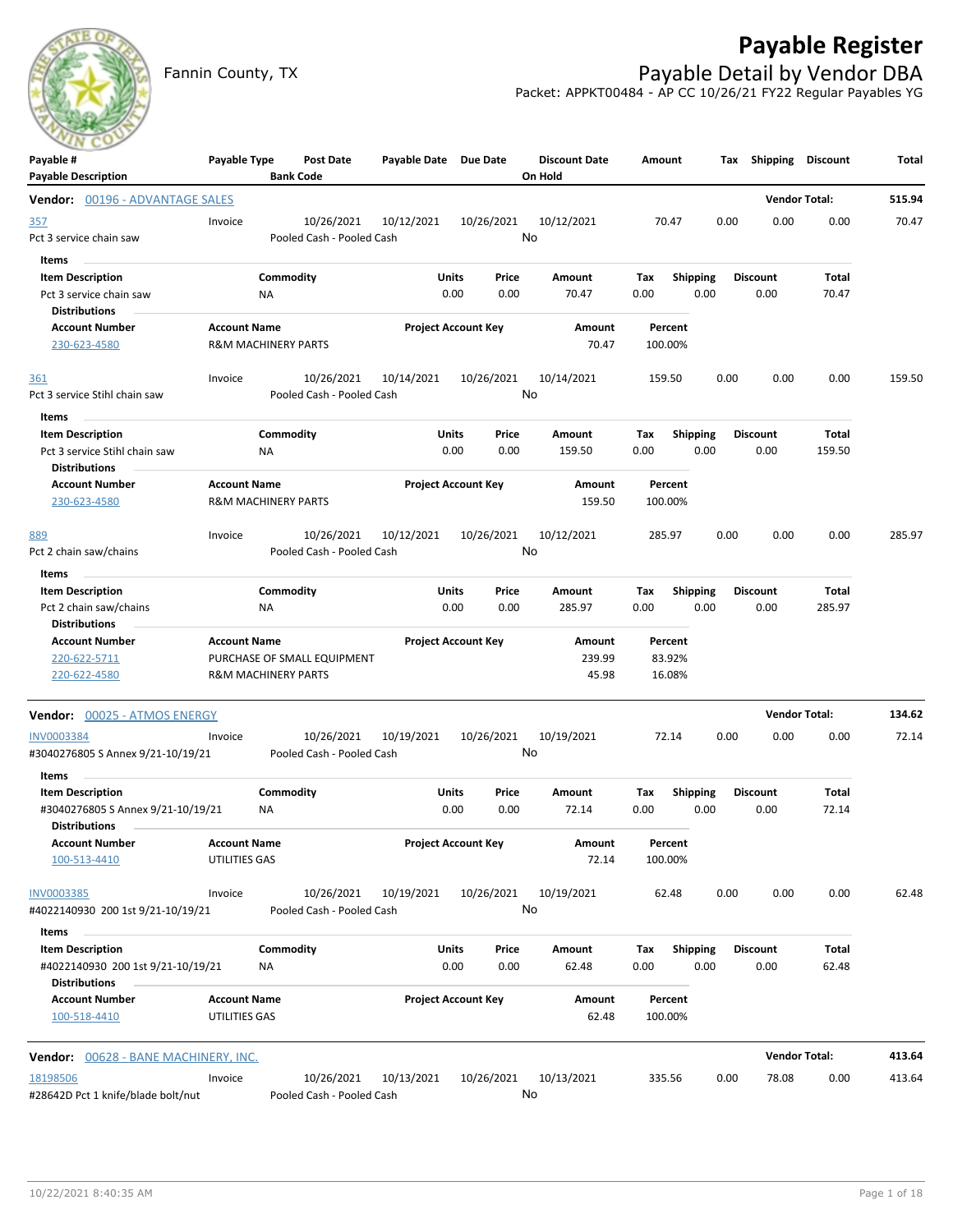| Payable Register                                                                               |                                                       |                    |                                         |                            |               |                  |                                 |             |                          |      |                         | Packet: APPKT00484 - AP CC 10/26/21 FY22 Regular Payables YG |        |
|------------------------------------------------------------------------------------------------|-------------------------------------------------------|--------------------|-----------------------------------------|----------------------------|---------------|------------------|---------------------------------|-------------|--------------------------|------|-------------------------|--------------------------------------------------------------|--------|
| Payable #<br>Payable Description                                                               | Payable Type                                          | <b>Bank Code</b>   | <b>Post Date</b>                        | Payable Date Due Date      |               |                  | <b>Discount Date</b><br>On Hold | Amount      |                          |      | Tax Shipping Discount   |                                                              | Total  |
| Items<br><b>Item Description</b><br>#28642D Pct 1 knife/blade bolt/nut                         |                                                       | Commodity<br>Goods |                                         |                            | Units<br>4.00 | Price<br>83.89   | Amount<br>335.56                | Tax<br>0.00 | <b>Shipping</b><br>78.08 |      | <b>Discount</b><br>0.00 | Total<br>413.64                                              |        |
| <b>Distributions</b><br><b>Account Number</b><br>210-621-4580                                  | <b>Account Name</b><br><b>R&amp;M MACHINERY PARTS</b> |                    |                                         | <b>Project Account Key</b> |               |                  | Amount<br>413.64                | 100.00%     | Percent                  |      |                         |                                                              |        |
| Vendor: 00800 - Bonham Quick Lube                                                              |                                                       |                    |                                         |                            |               |                  |                                 |             |                          |      |                         | <b>Vendor Total:</b>                                         | 417.00 |
| 114946                                                                                         | Invoice                                               |                    | 10/26/2021                              | 10/14/2021                 |               | 10/26/2021       | 10/14/2021                      |             | 7.00                     | 0.00 | 0.00                    | 0.00                                                         | 7.00   |
| Pct 3 2008 Chev #3846 inspection                                                               |                                                       |                    | Pooled Cash - Pooled Cash               |                            |               | No               |                                 |             |                          |      |                         |                                                              |        |
| Items<br><b>Item Description</b>                                                               |                                                       | Commodity          |                                         |                            | Units         | Price            | Amount                          | Тах         | <b>Shipping</b>          |      | <b>Discount</b>         | Total                                                        |        |
| Pct 3 2008 Chev #3846 inspection<br><b>Distributions</b>                                       |                                                       | ΝA                 |                                         |                            | 0.00          | 0.00             | 7.00                            | 0.00        | 0.00                     |      | 0.00                    | 7.00                                                         |        |
| <b>Account Number</b><br>230-623-4580                                                          | <b>Account Name</b><br><b>R&amp;M MACHINERY PARTS</b> |                    |                                         | <b>Project Account Key</b> |               |                  | Amount<br>7.00                  | 100.00%     | Percent                  |      |                         |                                                              |        |
| 114985<br>Sheriff 2020 Chev #2574 flat repair                                                  | Invoice                                               |                    | 10/26/2021<br>Pooled Cash - Pooled Cash | 10/15/2021                 |               | 10/26/2021<br>No | 10/15/2021                      |             | 20.00                    | 0.00 | 0.00                    | 0.00                                                         | 20.00  |
| Items                                                                                          |                                                       |                    |                                         |                            |               |                  |                                 |             |                          |      |                         |                                                              |        |
| <b>Item Description</b><br>Sheriff 2020 Chev #2574 flat repair                                 |                                                       | Commodity<br>ΝA    |                                         |                            | Units<br>0.00 | Price<br>0.00    | <b>Amount</b><br>20.00          | Тах<br>0.00 | <b>Shipping</b><br>0.00  |      | <b>Discount</b><br>0.00 | Total<br>20.00                                               |        |
| <b>Distributions</b><br><b>Account Number</b>                                                  | <b>Account Name</b>                                   |                    |                                         | <b>Project Account Key</b> |               |                  | Amount                          |             | Percent                  |      |                         |                                                              |        |
| 100-560-4540                                                                                   | R & M AUTOMOBILES                                     |                    |                                         |                            |               |                  | 20.00                           | 100.00%     |                          |      |                         |                                                              |        |
| 115008<br>Sheriff 2018 Ford #4599 oil change                                                   | Invoice                                               |                    | 10/26/2021<br>Pooled Cash - Pooled Cash | 10/15/2021                 |               | 10/26/2021<br>No | 10/15/2021                      |             | 47.00                    | 0.00 | 0.00                    | 0.00                                                         | 47.00  |
| Items                                                                                          |                                                       |                    |                                         |                            |               |                  |                                 |             |                          |      |                         |                                                              |        |
| <b>Item Description</b><br>Sheriff 2018 Ford #4599 oil change<br><b>Distributions</b>          |                                                       | Commodity<br>ΝA    |                                         |                            | Units<br>0.00 | Price<br>0.00    | Amount<br>47.00                 | Tax<br>0.00 | <b>Shipping</b><br>0.00  |      | <b>Discount</b><br>0.00 | <b>Total</b><br>47.00                                        |        |
| <b>Account Number</b><br>100-560-4540                                                          | <b>Account Name</b><br><b>R &amp; M AUTOMOBILES</b>   |                    |                                         | <b>Project Account Key</b> |               |                  | Amount<br>47.00                 | 100.00%     | Percent                  |      |                         |                                                              |        |
| 115170<br>Pct 1 2017 Chev #1804 oil change/air filter                                          | Invoice                                               |                    | 10/26/2021<br>Pooled Cash - Pooled Cash | 10/19/2021                 |               | 10/26/2021<br>No | 10/19/2021                      | 125.00      |                          | 0.00 | 0.00                    | 0.00                                                         | 125.00 |
| Items                                                                                          |                                                       |                    |                                         |                            |               |                  |                                 |             |                          |      |                         |                                                              |        |
| <b>Item Description</b><br>Pct 1 2017 Chev #1804 oil change/air filter<br><b>Distributions</b> |                                                       | Commodity<br>NA    |                                         |                            | Units<br>0.00 | Price<br>0.00    | Amount<br>125.00                | Tax<br>0.00 | <b>Shipping</b><br>0.00  |      | <b>Discount</b><br>0.00 | Total<br>125.00                                              |        |
| <b>Account Number</b><br>210-621-4580                                                          | <b>Account Name</b><br><b>R&amp;M MACHINERY PARTS</b> |                    |                                         | <b>Project Account Key</b> |               |                  | Amount<br>125.00                | 100.00%     | Percent                  |      |                         |                                                              |        |
| 115180                                                                                         | Invoice                                               |                    | 10/26/2021                              | 10/19/2021                 |               | 10/26/2021       | 10/19/2021                      |             | 47.00                    | 0.00 | 0.00                    | 0.00                                                         | 47.00  |
| Sheriff 2017 Ford #4017 oil change/tire rotation Pooled Cash - Pooled Cash                     |                                                       |                    |                                         |                            |               | No               |                                 |             |                          |      |                         |                                                              |        |
| Items<br><b>Item Description</b><br>Sheriff 2017 Ford #4017 oil change/tire ro NA              |                                                       | Commodity          |                                         |                            | Units<br>0.00 | Price<br>0.00    | Amount<br>47.00                 | Tax<br>0.00 | <b>Shipping</b><br>0.00  |      | <b>Discount</b><br>0.00 | Total<br>47.00                                               |        |
| <b>Distributions</b><br><b>Account Number</b>                                                  | <b>Account Name</b><br>R & M AUTOMOBILES              |                    |                                         | <b>Project Account Key</b> |               |                  | Amount<br>47.00                 |             | Percent                  |      |                         |                                                              |        |
| 100-560-4540<br>115245<br>Sheriff 2020 Chev #0342 oil change                                   | Invoice                                               |                    | 10/26/2021<br>Pooled Cash - Pooled Cash | 10/20/2021                 |               | 10/26/2021<br>No | 10/20/2021                      | 100.00%     | 92.00                    | 0.00 | 0.00                    | 0.00                                                         | 92.00  |

10/22/2021 8:40:35 AM Page 2 of 18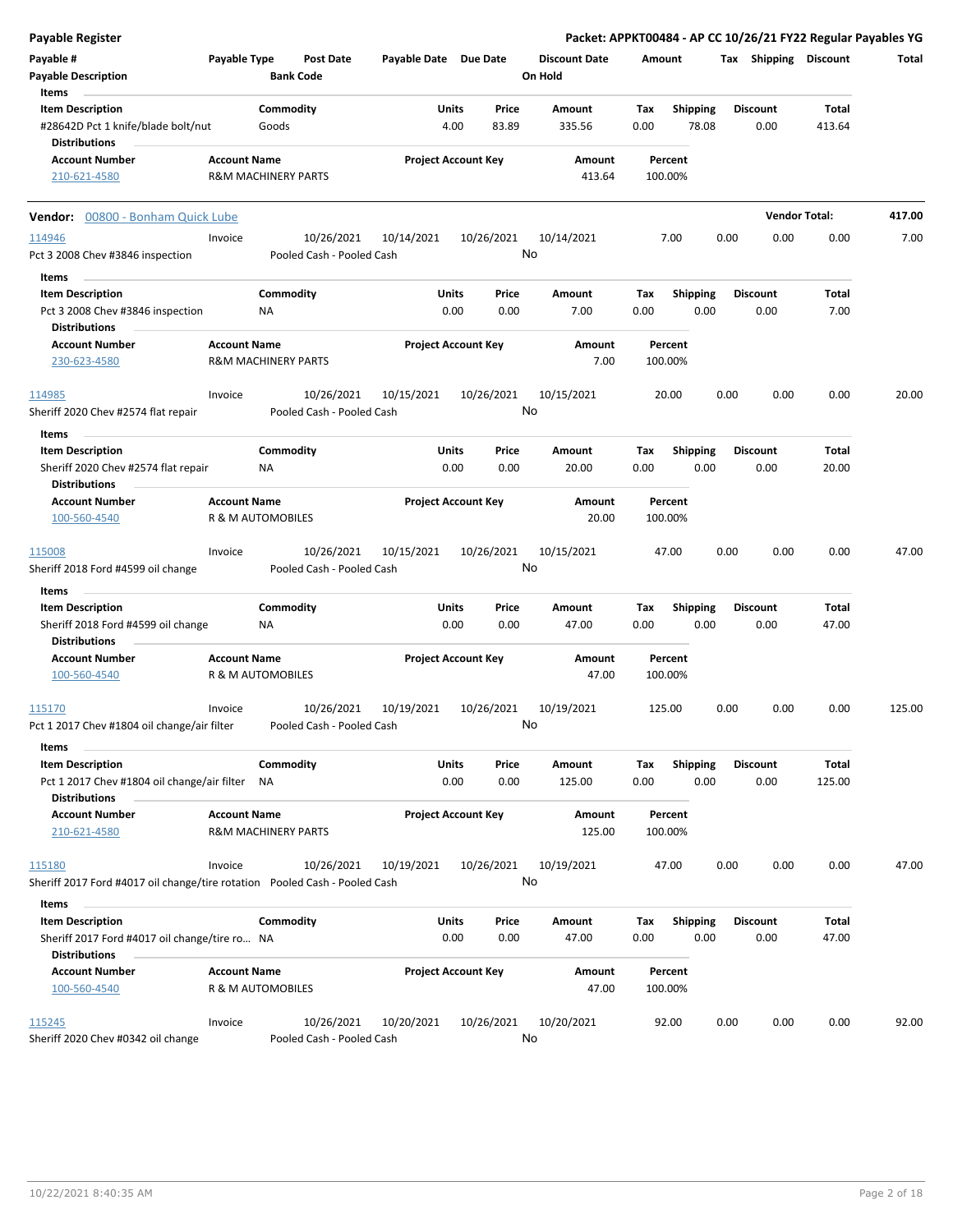| <b>Payable Register</b>                                                                  |                                             |                              |                                         |                            |               |               |                                 |                    |                         |      |                         | Packet: APPKT00484 - AP CC 10/26/21 FY22 Regular Payables YG |        |
|------------------------------------------------------------------------------------------|---------------------------------------------|------------------------------|-----------------------------------------|----------------------------|---------------|---------------|---------------------------------|--------------------|-------------------------|------|-------------------------|--------------------------------------------------------------|--------|
| Payable #<br><b>Payable Description</b>                                                  | Payable Type                                | <b>Bank Code</b>             | <b>Post Date</b>                        | Payable Date Due Date      |               |               | <b>Discount Date</b><br>On Hold | Amount             |                         |      | Tax Shipping Discount   |                                                              | Total  |
| Items<br><b>Item Description</b>                                                         |                                             | Commodity                    |                                         |                            | Units         | Price         | Amount                          | Tax                | <b>Shipping</b>         |      | <b>Discount</b>         | Total                                                        |        |
| Sheriff 2020 Chev #0342 oil change<br><b>Distributions</b>                               |                                             | NA                           |                                         |                            | 0.00          | 0.00          | 92.00                           | 0.00               | 0.00                    |      | 0.00                    | 92.00                                                        |        |
| <b>Account Number</b>                                                                    | <b>Account Name</b>                         |                              |                                         | <b>Project Account Key</b> |               |               | Amount                          | Percent            |                         |      |                         |                                                              |        |
| 100-560-4540                                                                             |                                             | <b>R &amp; M AUTOMOBILES</b> |                                         |                            |               |               | 92.00                           | 100.00%            |                         |      |                         |                                                              |        |
|                                                                                          |                                             |                              |                                         | 10/20/2021                 |               |               |                                 |                    |                         |      |                         |                                                              |        |
| 115262<br>Sheriff 2018 Chev #1941 wiper blades                                           | Invoice                                     |                              | 10/26/2021<br>Pooled Cash - Pooled Cash |                            |               | 10/26/2021    | 10/20/2021<br>No                | 40.00              |                         | 0.00 | 0.00                    | 0.00                                                         | 40.00  |
| Items                                                                                    |                                             |                              |                                         |                            |               |               |                                 |                    |                         |      |                         |                                                              |        |
| <b>Item Description</b>                                                                  |                                             | Commodity                    |                                         |                            | Units         | Price         | Amount                          | Tax                | <b>Shipping</b>         |      | <b>Discount</b>         | Total                                                        |        |
| Sheriff 2018 Chev #1941 wiper blades<br><b>Distributions</b>                             |                                             | ΝA                           |                                         |                            | 0.00          | 0.00          | 40.00                           | 0.00               | 0.00                    |      | 0.00                    | 40.00                                                        |        |
| <b>Account Number</b>                                                                    | <b>Account Name</b>                         |                              |                                         | <b>Project Account Key</b> |               |               | Amount                          | Percent            |                         |      |                         |                                                              |        |
| 100-560-4540                                                                             |                                             | <b>R &amp; M AUTOMOBILES</b> |                                         |                            |               |               | 40.00                           | 100.00%            |                         |      |                         |                                                              |        |
| 115282<br>Sheriff 2019 Ford #5299 mount tires                                            | Invoice                                     |                              | 10/26/2021<br>Pooled Cash - Pooled Cash | 10/21/2021                 |               | 10/26/2021    | 10/21/2021<br>No                | 39.00              |                         | 0.00 | 0.00                    | 0.00                                                         | 39.00  |
| Items                                                                                    |                                             |                              |                                         |                            |               |               |                                 |                    |                         |      |                         |                                                              |        |
| <b>Item Description</b>                                                                  |                                             | Commodity                    |                                         |                            | Units         | Price         | Amount                          | Tax                | <b>Shipping</b>         |      | <b>Discount</b>         | Total                                                        |        |
| Sheriff 2019 Ford #5299 mount tires<br><b>Distributions</b>                              |                                             | ΝA                           |                                         |                            | 0.00          | 0.00          | 39.00                           | 0.00               | 0.00                    |      | 0.00                    | 39.00                                                        |        |
| <b>Account Number</b><br>100-560-4540                                                    | <b>Account Name</b>                         | R & M AUTOMOBILES            |                                         | <b>Project Account Key</b> |               |               | Amount<br>39.00                 | Percent<br>100.00% |                         |      |                         |                                                              |        |
| <b>Vendor:</b> VEN02766 - Bonham Service Center                                          |                                             |                              |                                         |                            |               |               |                                 |                    |                         |      | <b>Vendor Total:</b>    |                                                              | 312.50 |
| 68575                                                                                    | Invoice                                     |                              | 10/26/2021                              | 10/18/2021                 |               | 10/26/2021    | 10/18/2021                      | 312.50             |                         | 0.00 | 0.00                    | 0.00                                                         | 312.50 |
| Sheriff 2015 Nissan drain fuel tank                                                      |                                             |                              | Pooled Cash - Pooled Cash               |                            |               |               | No                              |                    |                         |      |                         |                                                              |        |
| Items                                                                                    |                                             |                              |                                         |                            |               |               |                                 |                    |                         |      |                         |                                                              |        |
| <b>Item Description</b>                                                                  |                                             | Commodity                    |                                         |                            | <b>Units</b>  | Price         | Amount                          | Tax                | <b>Shipping</b>         |      | <b>Discount</b>         | Total                                                        |        |
| Sheriff 2015 Nissan drain fuel tank<br><b>Distributions</b>                              |                                             | ΝA                           |                                         |                            | 0.00          | 0.00          | 312.50                          | 0.00               | 0.00                    |      | 0.00                    | 312.50                                                       |        |
| <b>Account Number</b><br>100-560-4540                                                    | <b>Account Name</b>                         | <b>R &amp; M AUTOMOBILES</b> |                                         | <b>Project Account Key</b> |               |               | Amount<br>312.50                | Percent<br>100.00% |                         |      |                         |                                                              |        |
|                                                                                          |                                             |                              |                                         |                            |               |               |                                 |                    |                         |      |                         |                                                              |        |
| Vendor: 00416 - BRADFORD-WATSON CO.                                                      |                                             |                              |                                         |                            |               |               |                                 |                    |                         |      | <b>Vendor Total:</b>    |                                                              | 80.00  |
| 9362<br>Acct#475#18259076 Sheriff reserve bond exp1 Pooled Cash - Pooled Cash            | Invoice                                     |                              | 10/26/2021                              | 10/14/2021                 |               | 10/26/2021    | 10/14/2021<br>No                | 80.00              |                         | 0.00 | 0.00                    | 0.00                                                         | 80.00  |
| Items<br><b>Item Description</b>                                                         |                                             | Commodity                    |                                         |                            | Units         | Price         | Amount                          | Tax                | <b>Shipping</b>         |      | <b>Discount</b>         | Total                                                        |        |
| Acct#475#18259076 Sheriff reserve bond  NA                                               |                                             |                              |                                         |                            | 0.00          | 0.00          | 80.00                           | 0.00               | 0.00                    |      | 0.00                    | 80.00                                                        |        |
| <b>Distributions</b>                                                                     |                                             |                              |                                         |                            |               |               |                                 |                    |                         |      |                         |                                                              |        |
| <b>Account Number</b><br>100-560-4800                                                    | <b>Account Name</b><br><b>BOND</b>          |                              |                                         | <b>Project Account Key</b> |               |               | Amount<br>80.00                 | Percent<br>100.00% |                         |      |                         |                                                              |        |
| <b>Vendor: 00725 - BRANNAN, QUIENCY SMITH</b>                                            |                                             |                              |                                         |                            |               |               |                                 |                    |                         |      |                         | <b>Vendor Total:</b>                                         | 391.00 |
| 10                                                                                       | Invoice                                     |                              | 10/26/2021                              | 10/10/2021                 |               | 10/26/2021    | 10/10/2021                      | 102.00             |                         | 0.00 | 0.00                    | 0.00                                                         | 102.00 |
| CR-21-18196-1 Aragon Dst Ct 10/1-5/21                                                    |                                             |                              | Pooled Cash - Pooled Cash               |                            |               |               | No                              |                    |                         |      |                         |                                                              |        |
| Items                                                                                    |                                             |                              |                                         |                            |               |               |                                 |                    |                         |      |                         |                                                              |        |
| <b>Item Description</b><br>CR-21-18196-1 Aragon Dst Ct 10/1-5/21<br><b>Distributions</b> |                                             | Commodity<br>ΝA              |                                         |                            | Units<br>0.00 | Price<br>0.00 | Amount<br>102.00                | Tax<br>0.00        | <b>Shipping</b><br>0.00 |      | <b>Discount</b><br>0.00 | Total<br>102.00                                              |        |
| <b>Account Number</b><br>100-435-4370                                                    | <b>Account Name</b><br><b>ATTORNEY FEES</b> |                              |                                         | <b>Project Account Key</b> |               |               | Amount<br>102.00                | Percent<br>100.00% |                         |      |                         |                                                              |        |
|                                                                                          |                                             |                              |                                         |                            |               |               |                                 |                    |                         |      |                         |                                                              |        |
| 11<br>CR-21-27928 Greene Dst Ct 10/4-7/21                                                | Invoice                                     |                              | 10/26/2021<br>Pooled Cash - Pooled Cash | 10/10/2021                 |               | 10/26/2021    | 10/10/2021<br>No                | 85.00              |                         | 0.00 | 0.00                    | 0.00                                                         | 85.00  |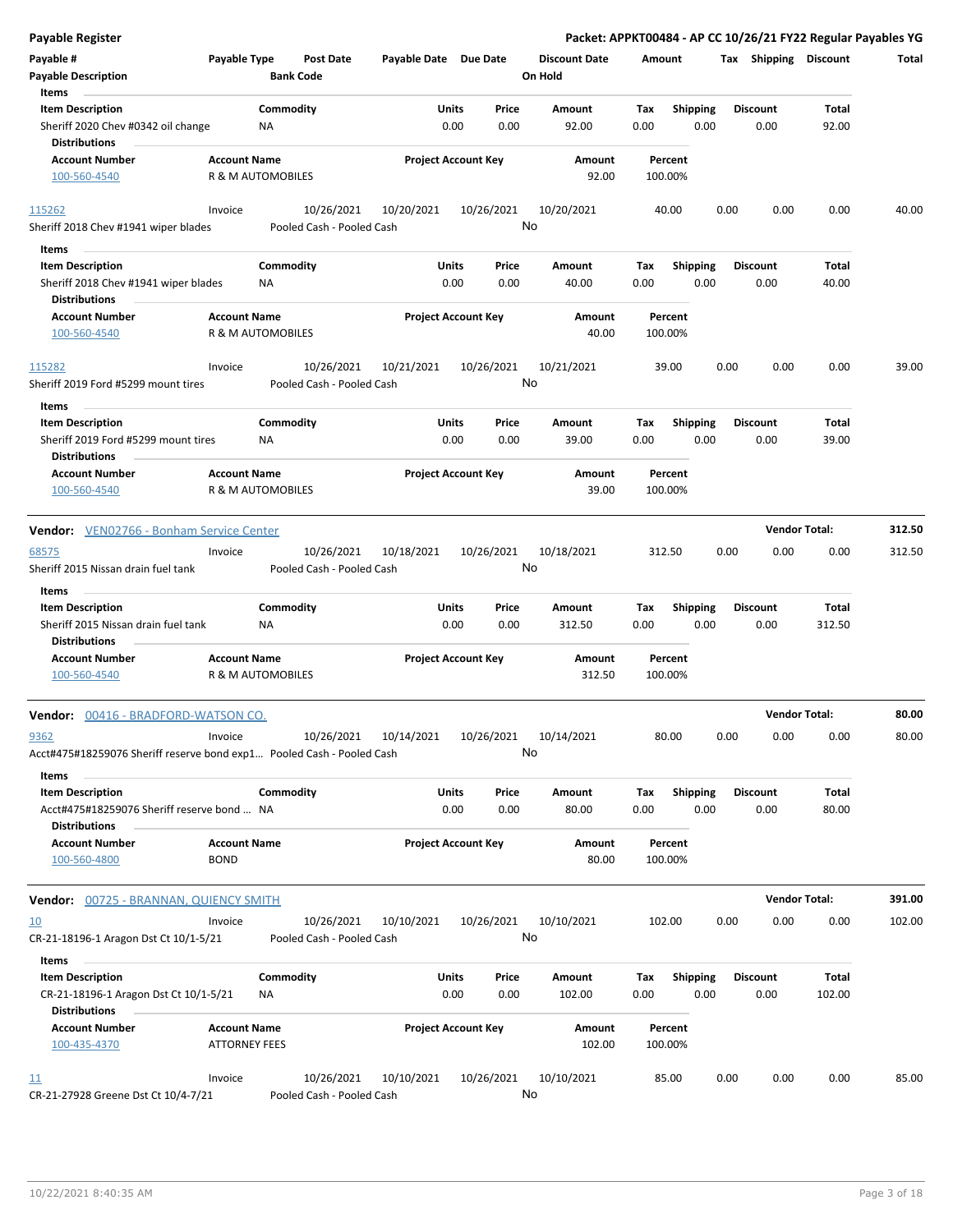| <b>Payable Register</b>                                                                |                                                       |                  |                                         |                       |                            |               |                                 |             |                         |      |                         | Packet: APPKT00484 - AP CC 10/26/21 FY22 Regular Payables YG |          |
|----------------------------------------------------------------------------------------|-------------------------------------------------------|------------------|-----------------------------------------|-----------------------|----------------------------|---------------|---------------------------------|-------------|-------------------------|------|-------------------------|--------------------------------------------------------------|----------|
| Payable #<br><b>Payable Description</b>                                                | Payable Type                                          | <b>Bank Code</b> | Post Date                               | Payable Date Due Date |                            |               | <b>Discount Date</b><br>On Hold | Amount      |                         |      | Tax Shipping Discount   |                                                              | Total    |
| Items                                                                                  |                                                       |                  |                                         |                       |                            |               |                                 |             |                         |      |                         |                                                              |          |
| <b>Item Description</b><br>CR-21-27928 Greene Dst Ct 10/4-7/21<br><b>Distributions</b> |                                                       | Commodity<br>NA  |                                         |                       | Units<br>0.00              | Price<br>0.00 | Amount<br>85.00                 | Tax<br>0.00 | <b>Shipping</b><br>0.00 |      | <b>Discount</b><br>0.00 | Total<br>85.00                                               |          |
| <b>Account Number</b><br>100-435-4370                                                  | <b>Account Name</b><br><b>ATTORNEY FEES</b>           |                  |                                         |                       | <b>Project Account Key</b> |               | Amount<br>85.00                 | 100.00%     | Percent                 |      |                         |                                                              |          |
| <u>12</u><br>FA-21-45494 JD Dst Ct 9/26-10/6/21                                        | Invoice                                               |                  | 10/26/2021<br>Pooled Cash - Pooled Cash | 10/6/2021             |                            | 10/26/2021    | 10/6/2021<br>No                 | 204.00      |                         | 0.00 | 0.00                    | 0.00                                                         | 204.00   |
| Items                                                                                  |                                                       |                  |                                         |                       |                            |               |                                 |             |                         |      |                         |                                                              |          |
| <b>Item Description</b>                                                                |                                                       | Commodity        |                                         |                       | Units                      | Price         | Amount                          | Тах         | <b>Shipping</b>         |      | <b>Discount</b>         | Total                                                        |          |
| FA-21-45494 JD Dst Ct 9/26-10/6/21<br><b>Distributions</b>                             |                                                       | <b>NA</b>        |                                         |                       | 0.00                       | 0.00          | 204.00                          | 0.00        | 0.00                    |      | 0.00                    | 204.00                                                       |          |
| <b>Account Number</b>                                                                  | <b>Account Name</b>                                   |                  |                                         |                       | <b>Project Account Key</b> |               | Amount                          |             | Percent                 |      |                         |                                                              |          |
| 100-435-4360                                                                           | ATTORNEY FEES- CPS CASES                              |                  |                                         |                       |                            |               | 204.00                          | 100.00%     |                         |      |                         |                                                              |          |
| Vendor: 00449 - BRESE-LEBRON LAW, PLLC                                                 |                                                       |                  |                                         |                       |                            |               |                                 |             |                         |      | <b>Vendor Total:</b>    |                                                              | 136.00   |
| <u>419</u><br>CR-20-27525 Buris Dst Ct 10/6/21                                         | Invoice                                               |                  | 10/26/2021<br>Pooled Cash - Pooled Cash | 10/12/2021            |                            | 10/26/2021    | 10/12/2021<br>No                | 136.00      |                         | 0.00 | 0.00                    | 0.00                                                         | 136.00   |
| Items                                                                                  |                                                       |                  |                                         |                       |                            |               |                                 |             |                         |      |                         |                                                              |          |
| <b>Item Description</b><br>CR-20-27525 Buris Dst Ct 10/6/21                            |                                                       | Commodity<br>ΝA  |                                         |                       | Units<br>0.00              | Price<br>0.00 | Amount<br>136.00                | Тах<br>0.00 | <b>Shipping</b><br>0.00 |      | <b>Discount</b><br>0.00 | Total<br>136.00                                              |          |
| <b>Distributions</b><br><b>Account Number</b><br>100-435-4370                          | <b>Account Name</b><br><b>ATTORNEY FEES</b>           |                  |                                         |                       | <b>Project Account Key</b> |               | Amount<br>136.00                | 100.00%     | Percent                 |      |                         |                                                              |          |
|                                                                                        |                                                       |                  |                                         |                       |                            |               |                                 |             |                         |      |                         |                                                              |          |
| <b>Vendor:</b> VEN02089 - Cirro Energy                                                 |                                                       |                  |                                         |                       |                            |               |                                 |             |                         |      | <b>Vendor Total:</b>    |                                                              | 438.21   |
| 382000452675<br>Leonard EMS electric 9/8-10/7/21                                       | Invoice                                               |                  | 10/26/2021<br>Pooled Cash - Pooled Cash | 10/11/2021            |                            | 10/26/2021    | 10/11/2021<br>No                | 438.21      |                         | 0.00 | 0.00                    | 0.00                                                         | 438.21   |
| Items                                                                                  |                                                       |                  |                                         |                       |                            |               |                                 |             |                         |      |                         |                                                              |          |
| <b>Item Description</b><br>Leonard EMS electric 9/8-10/7/21<br><b>Distributions</b>    |                                                       | Commodity<br>NA  |                                         |                       | Units<br>0.00              | Price<br>0.00 | Amount<br>438.21                | Тах<br>0.00 | <b>Shipping</b><br>0.00 |      | <b>Discount</b><br>0.00 | Total<br>438.21                                              |          |
| <b>Account Number</b><br>100-540-4400                                                  | <b>Account Name</b><br>UTILITIES ELECTRICITY          |                  |                                         |                       | <b>Project Account Key</b> |               | Amount<br>438.21                | 100.00%     | Percent                 |      |                         |                                                              |          |
| <b>Vendor:</b> 00766 - COLLISION 1ST                                                   |                                                       |                  |                                         |                       |                            |               |                                 |             |                         |      | <b>Vendor Total:</b>    |                                                              | 250.00   |
| 17584a<br>Sheriff 2020 Chev glass repair                                               | Invoice                                               |                  | 10/26/2021<br>Pooled Cash - Pooled Cash | 10/14/2021            |                            | 10/26/2021    | 10/14/2021<br>No                | 250.00      |                         | 0.00 | 0.00                    | 0.00                                                         | 250.00   |
| Items<br><b>Item Description</b><br>Sheriff 2020 Chev glass repair                     |                                                       | Commodity<br>ΝA  |                                         |                       | Units<br>0.00              | Price<br>0.00 | Amount<br>250.00                | Tax<br>0.00 | <b>Shipping</b><br>0.00 |      | Discount<br>0.00        | Total<br>250.00                                              |          |
| <b>Distributions</b><br><b>Account Number</b>                                          | <b>Account Name</b>                                   |                  |                                         |                       | <b>Project Account Key</b> |               | Amount                          |             | Percent                 |      |                         |                                                              |          |
| 100-560-4540                                                                           | R & M AUTOMOBILES                                     |                  |                                         |                       |                            |               | 250.00                          | 100.00%     |                         |      |                         |                                                              |          |
| Vendor: 00091 - CUNNINGHAM EQUIPMENT CO., INC.                                         |                                                       |                  |                                         |                       |                            |               |                                 |             |                         |      |                         | <b>Vendor Total:</b>                                         | 2,512.10 |
| 105709<br>#FANNC1 Pct 4 R&M Parts-pump                                                 | Invoice                                               |                  | 10/26/2021<br>Pooled Cash - Pooled Cash | 10/18/2021            |                            | 10/26/2021    | 10/18/2021<br>No                | 1,758.76    |                         | 0.00 | 0.00                    | 0.00                                                         | 1,758.76 |
| Items<br><b>Item Description</b><br>#FANNC1 Pct 4 R&M Parts-pump                       |                                                       | Commodity<br>NA  |                                         |                       | Units<br>0.00              | Price<br>0.00 | Amount<br>1,758.76              | Tax<br>0.00 | <b>Shipping</b><br>0.00 |      | <b>Discount</b><br>0.00 | Total<br>1,758.76                                            |          |
| <b>Distributions</b>                                                                   |                                                       |                  |                                         |                       |                            |               |                                 |             |                         |      |                         |                                                              |          |
| <b>Account Number</b><br>240-624-4580                                                  | <b>Account Name</b><br><b>R&amp;M MACHINERY PARTS</b> |                  |                                         |                       | <b>Project Account Key</b> |               | Amount<br>1,758.76              | 100.00%     | Percent                 |      |                         |                                                              |          |
| 105736<br>Pct 1 R&M Part                                                               | Invoice                                               |                  | 10/26/2021<br>Pooled Cash - Pooled Cash | 10/14/2021            |                            | 10/26/2021    | 10/14/2021<br>No                | 753.34      |                         | 0.00 | 0.00                    | 0.00                                                         | 753.34   |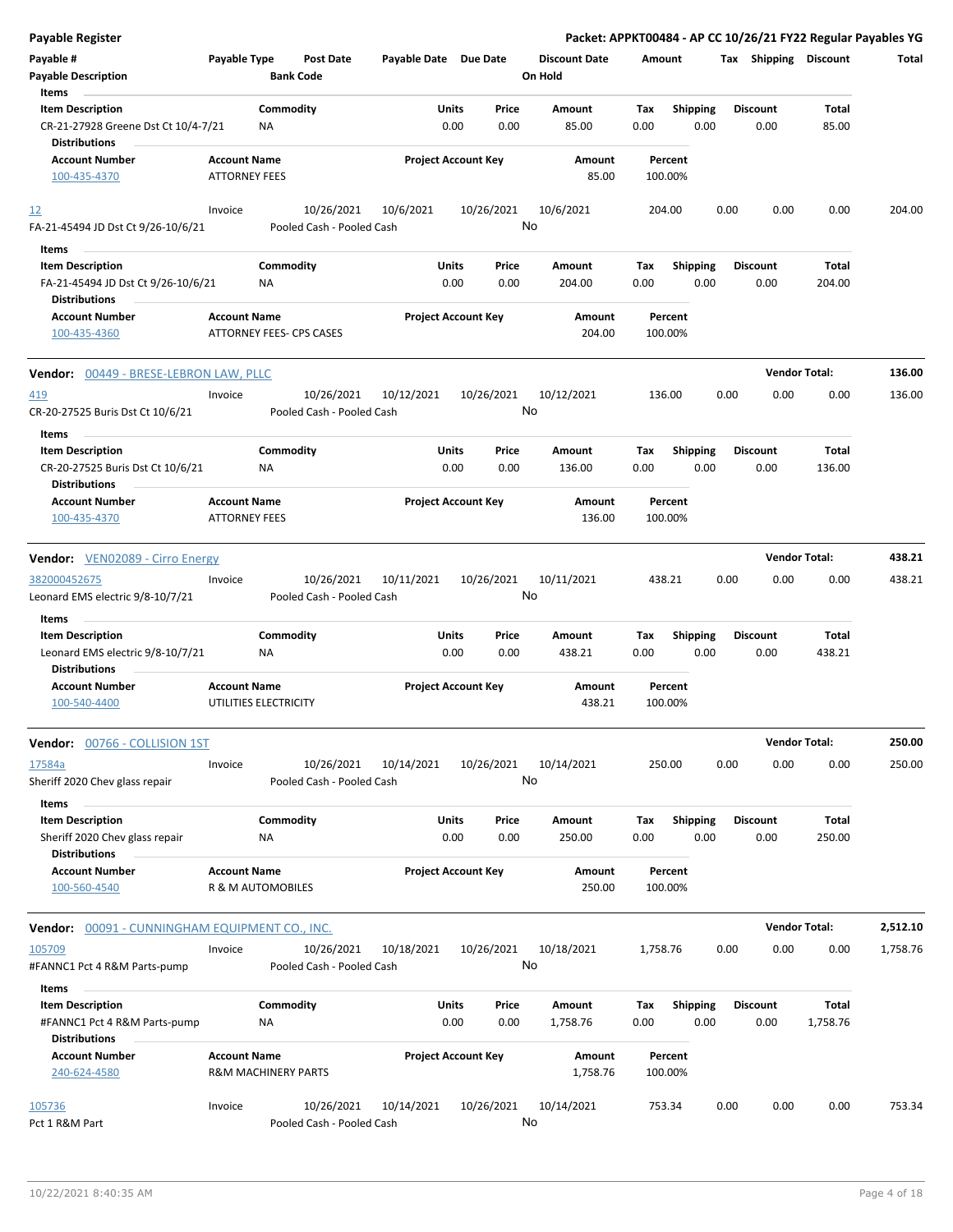| Payable Register                                                      |                                |                           |                       |                            |                      |          |                 |      |                       | Packet: APPKT00484 - AP CC 10/26/21 FY22 Regular Payables YG |          |
|-----------------------------------------------------------------------|--------------------------------|---------------------------|-----------------------|----------------------------|----------------------|----------|-----------------|------|-----------------------|--------------------------------------------------------------|----------|
| Payable #                                                             | Payable Type                   | Post Date                 | Payable Date Due Date |                            | <b>Discount Date</b> | Amount   |                 |      | Tax Shipping Discount |                                                              | Total    |
| <b>Payable Description</b>                                            |                                | <b>Bank Code</b>          |                       |                            | On Hold              |          |                 |      |                       |                                                              |          |
| Items                                                                 |                                |                           |                       |                            |                      |          |                 |      |                       |                                                              |          |
| <b>Item Description</b>                                               | Commodity                      |                           | Units                 | Price                      | Amount               | Tax      | <b>Shipping</b> |      | <b>Discount</b>       | Total                                                        |          |
| Pct 1 R&M Part                                                        | Goods                          |                           |                       | 1.00<br>753.34             | 753.34               | 0.00     | 0.00            |      | 0.00                  | 753.34                                                       |          |
| <b>Distributions</b>                                                  |                                |                           |                       |                            |                      |          |                 |      |                       |                                                              |          |
| <b>Account Number</b>                                                 | <b>Account Name</b>            |                           |                       | <b>Project Account Key</b> | Amount               |          | Percent         |      |                       |                                                              |          |
| 210-621-4580                                                          | <b>R&amp;M MACHINERY PARTS</b> |                           |                       |                            | 753.34               |          | 100.00%         |      |                       |                                                              |          |
| <b>Vendor: 00294 - CUNNINGHAM STEEL, INC</b>                          |                                |                           |                       |                            |                      |          |                 |      |                       | <b>Vendor Total:</b>                                         | 420.16   |
| 4539                                                                  | Invoice                        | 10/26/2021                | 10/18/2021            | 10/26/2021                 | 10/18/2021           |          | 420.16          | 0.00 | 0.00                  | 0.00                                                         | 420.16   |
| Pct 3 bridge material-angle                                           |                                | Pooled Cash - Pooled Cash |                       |                            | No                   |          |                 |      |                       |                                                              |          |
|                                                                       |                                |                           |                       |                            |                      |          |                 |      |                       |                                                              |          |
| Items                                                                 |                                |                           |                       |                            |                      |          |                 |      |                       |                                                              |          |
| <b>Item Description</b>                                               | Commodity                      |                           | Units                 | Price                      | Amount               | Тах      | <b>Shipping</b> |      | <b>Discount</b>       | Total                                                        |          |
| Pct 3 bridge material-angle<br><b>Distributions</b>                   | ΝA                             |                           |                       | 0.00<br>0.00               | 420.16               | 0.00     | 0.00            |      | 0.00                  | 420.16                                                       |          |
| <b>Account Number</b>                                                 | <b>Account Name</b>            |                           |                       | <b>Project Account Key</b> | Amount               |          | Percent         |      |                       |                                                              |          |
| 230-623-3430                                                          | R&B MAT. HARDWARE & LUMBER     |                           |                       |                            | 420.16               |          | 100.00%         |      |                       |                                                              |          |
| Vendor: 00009 - DOUBLE D TRUCK REPAIR                                 |                                |                           |                       |                            |                      |          |                 |      |                       | <b>Vendor Total:</b>                                         | 3,509.44 |
| 12028                                                                 | Invoice                        | 10/26/2021                | 10/13/2021            | 10/26/2021                 | 10/13/2021           | 3,509.44 |                 | 0.00 | 0.00                  | 0.00                                                         | 3,509.44 |
| Pct 2 1992 PBLT repair-torque rod/drive line                          |                                | Pooled Cash - Pooled Cash |                       |                            | No                   |          |                 |      |                       |                                                              |          |
| Items                                                                 |                                |                           |                       |                            |                      |          |                 |      |                       |                                                              |          |
| <b>Item Description</b>                                               | Commodity                      |                           | Units                 | Price                      | Amount               | Тах      | Shipping        |      | <b>Discount</b>       | <b>Total</b>                                                 |          |
| Pct 2 1992 PBLT repair-torque rod/drive li NA<br><b>Distributions</b> |                                |                           |                       | 0.00<br>0.00               | 3,509.44             | 0.00     | 0.00            |      | 0.00                  | 3,509.44                                                     |          |
| <b>Account Number</b>                                                 | <b>Account Name</b>            |                           |                       | <b>Project Account Key</b> | Amount               |          | Percent         |      |                       |                                                              |          |
| 220-622-4580                                                          | <b>R&amp;M MACHINERY PARTS</b> |                           |                       |                            | 3,509.44             |          | 100.00%         |      |                       |                                                              |          |
| Vendor: 00797 - FANNIN COUNTY TAX ASSESSOR-COL                        |                                |                           |                       |                            |                      |          |                 |      |                       | <b>Vendor Total:</b>                                         | 29.50    |
| INV0003292                                                            | Invoice                        | 10/26/2021                | 10/18/2021            | 10/26/2021                 | 10/18/2021           |          | 22.00           | 0.00 | 0.00                  | 0.00                                                         | 22.00    |
| Pct 3 2014 Intl #8112 regist                                          |                                | Pooled Cash - Pooled Cash |                       |                            | No                   |          |                 |      |                       |                                                              |          |
| Items                                                                 |                                |                           |                       |                            |                      |          |                 |      |                       |                                                              |          |
| <b>Item Description</b>                                               | Commodity                      |                           | Units                 | Price                      | Amount               | Тах      | <b>Shipping</b> |      | <b>Discount</b>       | Total                                                        |          |
| Pct 3 2014 Intl #8112 regist                                          | ΝA                             |                           |                       | 0.00<br>0.00               | 22.00                | 0.00     | 0.00            |      | 0.00                  | 22.00                                                        |          |
| <b>Distributions</b>                                                  |                                |                           |                       |                            |                      |          |                 |      |                       |                                                              |          |
| <b>Account Number</b>                                                 | <b>Account Name</b>            |                           |                       | <b>Project Account Key</b> | Amount               |          | Percent         |      |                       |                                                              |          |
| 230-623-4580                                                          | R&M MACHINERY PARTS            |                           |                       |                            | 22.00                |          | 100.00%         |      |                       |                                                              |          |
| INV0003293                                                            | Invoice                        | 10/26/2021                | 10/18/2021            | 10/26/2021                 | 10/18/2021           |          | 7.50            | 0.00 | 0.00                  | 0.00                                                         | 7.50     |
| Pct 3 2008 Chev #3846 regist.                                         |                                | Pooled Cash - Pooled Cash |                       |                            | No                   |          |                 |      |                       |                                                              |          |
| Items                                                                 |                                |                           |                       |                            |                      |          |                 |      |                       |                                                              |          |
| <b>Item Description</b>                                               | Commodity                      |                           | Units                 | Price                      | Amount               | Tax      | <b>Shipping</b> |      | <b>Discount</b>       | Total                                                        |          |
| Pct 3 2008 Chev #3846 regist.                                         | ΝA                             |                           |                       | 0.00<br>0.00               | 7.50                 | 0.00     | 0.00            |      | 0.00                  | 7.50                                                         |          |
| <b>Distributions</b>                                                  |                                |                           |                       |                            |                      |          |                 |      |                       |                                                              |          |
| <b>Account Number</b>                                                 | <b>Account Name</b>            |                           |                       | <b>Project Account Key</b> | Amount               |          | Percent         |      |                       |                                                              |          |
| 230-623-4580                                                          | <b>R&amp;M MACHINERY PARTS</b> |                           |                       |                            | 7.50                 |          | 100.00%         |      |                       |                                                              |          |
| <b>Vendor: 00236 - FUNCTION 4, LLC</b>                                |                                |                           |                       |                            |                      |          |                 |      |                       | <b>Vendor Total:</b>                                         | 100.38   |
| <b>INV896346</b>                                                      | Invoice                        | 10/26/2021                | 10/20/2021            | 10/26/2021                 | 10/20/2021           |          | 100.38          | 0.00 | 0.00                  | 0.00                                                         | 100.38   |
| Copies Turner 9/27-10/26/21                                           |                                | Pooled Cash - Pooled Cash |                       |                            | No                   |          |                 |      |                       |                                                              |          |
| Items                                                                 |                                |                           |                       |                            |                      |          |                 |      |                       |                                                              |          |
| <b>Item Description</b>                                               | Commodity                      |                           | Units                 | Price                      | Amount               | Tax      | Shipping        |      | <b>Discount</b>       | Total                                                        |          |
| Copies Turner 9/27-10/26/21                                           | NA                             |                           |                       | 0.00<br>0.00               | 100.38               | 0.00     | 0.00            |      | 0.00                  | 100.38                                                       |          |
| <b>Distributions</b>                                                  |                                |                           |                       |                            |                      |          |                 |      |                       |                                                              |          |
| <b>Account Number</b>                                                 | <b>Account Name</b>            |                           |                       | <b>Project Account Key</b> | Amount               |          | Percent         |      |                       |                                                              |          |
| 100-510-3150                                                          | <b>COPIER RENTAL</b>           |                           |                       |                            | 100.38               |          | 100.00%         |      |                       |                                                              |          |

**Vendor:** 00010 - HOLLAND, JORDAN PLLC **Vendor Total: 1,733.00**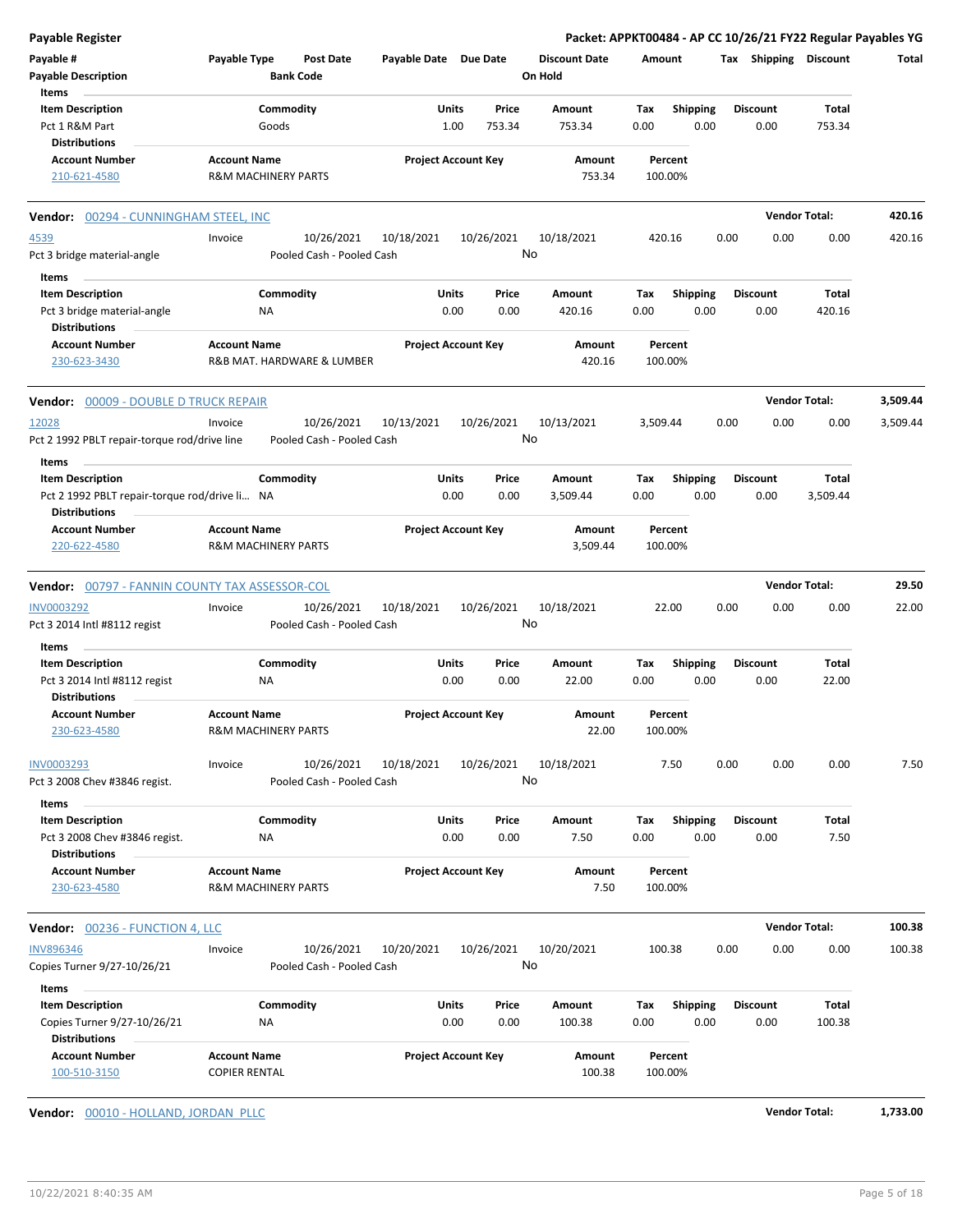| <b>Payable Register</b>                                                          |                                             |                               |                                         |                       |                            |               |                                 |             |                         |      |                         | Packet: APPKT00484 - AP CC 10/26/21 FY22 Regular Payables YG |        |
|----------------------------------------------------------------------------------|---------------------------------------------|-------------------------------|-----------------------------------------|-----------------------|----------------------------|---------------|---------------------------------|-------------|-------------------------|------|-------------------------|--------------------------------------------------------------|--------|
| Payable #<br><b>Payable Description</b>                                          | Payable Type                                |                               | <b>Post Date</b><br><b>Bank Code</b>    | Payable Date Due Date |                            |               | <b>Discount Date</b><br>On Hold | Amount      |                         |      | Tax Shipping Discount   |                                                              | Total  |
| INV0003317<br>50213 Little Co Ct@Law                                             | Invoice                                     |                               | 10/26/2021<br>Pooled Cash - Pooled Cash | 10/6/2021             |                            | 10/26/2021    | 10/6/2021<br>No                 | 300.00      |                         | 0.00 | 0.00                    | 0.00                                                         | 300.00 |
| Items<br><b>Item Description</b><br>50213 Little Co Ct@Law                       |                                             | Commodity<br>ΝA               |                                         |                       | Units<br>0.00              | Price<br>0.00 | Amount<br>300.00                | Tax<br>0.00 | <b>Shipping</b><br>0.00 |      | <b>Discount</b><br>0.00 | Total<br>300.00                                              |        |
| <b>Distributions</b>                                                             |                                             |                               |                                         |                       |                            |               |                                 |             |                         |      |                         |                                                              |        |
| <b>Account Number</b><br>100-410-4240                                            | <b>Account Name</b>                         | <b>INDIGENT ATTORNEY FEES</b> |                                         |                       | <b>Project Account Key</b> |               | Amount<br>300.00                |             | Percent<br>100.00%      |      |                         |                                                              |        |
| INV0003318                                                                       | Invoice                                     |                               | 10/26/2021                              | 10/13/2021            |                            | 10/26/2021    | 10/13/2021                      | 175.00      |                         | 0.00 | 0.00                    | 0.00                                                         | 175.00 |
| 50951 Perez Co Ct@Law                                                            |                                             |                               | Pooled Cash - Pooled Cash               |                       |                            |               | No                              |             |                         |      |                         |                                                              |        |
| Items                                                                            |                                             |                               |                                         |                       |                            |               |                                 |             |                         |      |                         |                                                              |        |
| <b>Item Description</b>                                                          |                                             | Commodity                     |                                         |                       | Units                      | Price         | Amount                          | Tax         | <b>Shipping</b>         |      | <b>Discount</b>         | Total                                                        |        |
| 50951 Perez Co Ct@Law<br><b>Distributions</b>                                    |                                             | NA                            |                                         |                       | 0.00                       | 0.00          | 175.00                          | 0.00        | 0.00                    |      | 0.00                    | 175.00                                                       |        |
| <b>Account Number</b><br>100-410-4240                                            | <b>Account Name</b>                         | <b>INDIGENT ATTORNEY FEES</b> |                                         |                       | <b>Project Account Key</b> |               | Amount<br>175.00                |             | Percent<br>100.00%      |      |                         |                                                              |        |
| INV0003319<br>CR-21-28199-1 Jenkins Dst Ct 10/1-14/21                            | Invoice                                     |                               | 10/26/2021<br>Pooled Cash - Pooled Cash | 10/13/2021            |                            | 10/26/2021    | 10/13/2021<br>No                | 365.50      |                         | 0.00 | 0.00                    | 0.00                                                         | 365.50 |
| Items                                                                            |                                             |                               |                                         |                       |                            |               |                                 |             |                         |      |                         |                                                              |        |
| <b>Item Description</b>                                                          |                                             | Commodity                     |                                         |                       | Units                      | Price         | Amount                          | Tax         | <b>Shipping</b>         |      | <b>Discount</b>         | Total                                                        |        |
| CR-21-28199-1 Jenkins Dst Ct 10/1-14/21<br><b>Distributions</b>                  |                                             | NA.                           |                                         |                       | 0.00                       | 0.00          | 365.50                          | 0.00        | 0.00                    |      | 0.00                    | 365.50                                                       |        |
| <b>Account Number</b><br>100-435-4370                                            | <b>Account Name</b><br><b>ATTORNEY FEES</b> |                               |                                         |                       | <b>Project Account Key</b> |               | Amount<br>365.50                |             | Percent<br>100.00%      |      |                         |                                                              |        |
| INV0003359<br>CR-18-26862 Marion Dst Ct 8/19-10/7/21                             | Invoice                                     |                               | 10/26/2021<br>Pooled Cash - Pooled Cash | 10/13/2021            |                            | 10/26/2021    | 10/13/2021<br>No                | 892.50      |                         | 0.00 | 0.00                    | 0.00                                                         | 892.50 |
| Items<br><b>Item Description</b>                                                 |                                             | Commodity                     |                                         |                       | Units                      | Price         | Amount                          | Tax         | <b>Shipping</b>         |      | <b>Discount</b>         | Total                                                        |        |
| CR-18-26862 Marion Dst Ct 8/19-10/7/21<br><b>Distributions</b>                   |                                             | ΝA                            |                                         |                       | 0.00                       | 0.00          | 892.50                          | 0.00        | 0.00                    |      | 0.00                    | 892.50                                                       |        |
| <b>Account Number</b><br>100-435-4370                                            | <b>Account Name</b><br><b>ATTORNEY FEES</b> |                               |                                         |                       | <b>Project Account Key</b> |               | Amount<br>892.50                | 100.00%     | Percent                 |      |                         |                                                              |        |
| Vendor: VEN02080 - Hunt Co. Sheriff's Office-Law Enforcement Academy             |                                             |                               |                                         |                       |                            |               |                                 |             |                         |      |                         | <b>Vendor Total:</b>                                         | 75.00  |
| <b>INV0003360</b><br>Dispatch state test fee-Hill/Herrmann/Davis                 | Invoice                                     |                               | 10/26/2021<br>Pooled Cash - Pooled Cash | 10/15/2021            |                            | 10/26/2021    | 10/15/2021<br>No                |             | 75.00                   | 0.00 | 0.00                    | 0.00                                                         | 75.00  |
| Items<br><b>Item Description</b><br>Dispatch state test fee-Hill/Herrmann/Dav NA |                                             | Commodity                     |                                         |                       | Units<br>0.00              | Price<br>0.00 | Amount<br>75.00                 | Tax<br>0.00 | Shipping<br>0.00        |      | <b>Discount</b><br>0.00 | Total<br>75.00                                               |        |
| <b>Distributions</b><br><b>Account Number</b>                                    | <b>Account Name</b>                         |                               |                                         |                       | <b>Project Account Key</b> |               | Amount                          |             | Percent                 |      |                         |                                                              |        |
| 310-560-4270                                                                     |                                             |                               | OUT OF COUNTY TRAVEL/TRAINING           |                       |                            |               | 75.00                           | 100.00%     |                         |      |                         |                                                              |        |
| Vendor: 00567 - KSM Exchange LLC                                                 |                                             |                               |                                         |                       |                            |               |                                 |             |                         |      | <b>Vendor Total:</b>    |                                                              | 700.00 |
| R3044909<br>Pct 4 pick up fee for WR15018                                        | Invoice                                     |                               | 10/26/2021<br>Pooled Cash - Pooled Cash | 10/12/2021            |                            | 10/26/2021    | 10/12/2021<br>No                | 700.00      |                         | 0.00 | 0.00                    | 0.00                                                         | 700.00 |
| Items                                                                            |                                             |                               |                                         |                       |                            |               |                                 |             |                         |      |                         |                                                              |        |
| <b>Item Description</b><br>Pct 4 pick up fee for WR15018<br><b>Distributions</b> |                                             | Commodity<br>ΝA               |                                         |                       | Units<br>0.00              | Price<br>0.00 | Amount<br>700.00                | Tax<br>0.00 | <b>Shipping</b><br>0.00 |      | <b>Discount</b><br>0.00 | Total<br>700.00                                              |        |
| <b>Account Number</b><br>413-624-4600                                            | <b>Account Name</b>                         |                               | EQUIPMENT RENTAL/LEASE                  |                       | <b>Project Account Key</b> |               | Amount<br>700.00                |             | Percent<br>100.00%      |      |                         |                                                              |        |
| <b>Vendor:</b> VEN02440 - Law Office of Bi Hunt                                  |                                             |                               |                                         |                       |                            |               |                                 |             |                         |      | <b>Vendor Total:</b>    |                                                              | 300.00 |
| INV0003313<br>50954 Ramer Co Ct@Law                                              | Invoice                                     |                               | 10/26/2021<br>Pooled Cash - Pooled Cash | 10/8/2021             |                            | 10/26/2021    | 10/8/2021<br>No                 | 300.00      |                         | 0.00 | 0.00                    | 0.00                                                         | 300.00 |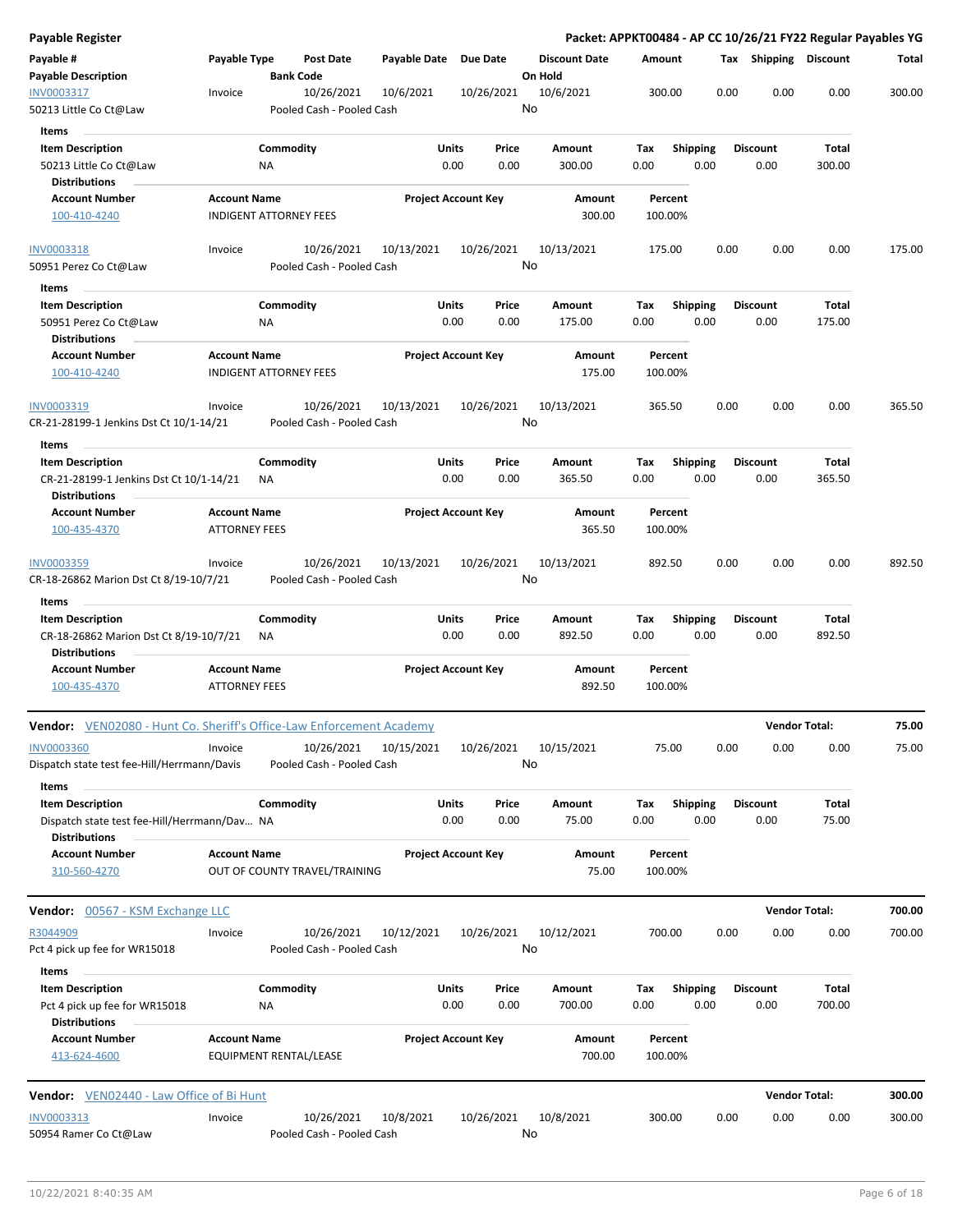| <b>Payable Register</b>                                                             |                                                      |                                         |                       |                            |                                 |             |                         |      |                         | Packet: APPKT00484 - AP CC 10/26/21 FY22 Regular Payables YG |          |
|-------------------------------------------------------------------------------------|------------------------------------------------------|-----------------------------------------|-----------------------|----------------------------|---------------------------------|-------------|-------------------------|------|-------------------------|--------------------------------------------------------------|----------|
| Payable #<br><b>Payable Description</b>                                             | Payable Type                                         | <b>Post Date</b><br><b>Bank Code</b>    | Payable Date Due Date |                            | <b>Discount Date</b><br>On Hold | Amount      |                         |      | Tax Shipping Discount   |                                                              | Total    |
| Items<br><b>Item Description</b><br>50954 Ramer Co Ct@Law<br><b>Distributions</b>   | Commodity<br>NA                                      |                                         | Units                 | Price<br>0.00<br>0.00      | Amount<br>300.00                | Tax<br>0.00 | <b>Shipping</b><br>0.00 |      | <b>Discount</b><br>0.00 | Total<br>300.00                                              |          |
| <b>Account Number</b><br>100-410-4240                                               | <b>Account Name</b><br><b>INDIGENT ATTORNEY FEES</b> |                                         |                       | <b>Project Account Key</b> | Amount<br>300.00                | 100.00%     | Percent                 |      |                         |                                                              |          |
| <b>Vendor:</b> 00649 - LAW OFFICE OF MYLES PORTER, P.C.                             |                                                      |                                         |                       |                            |                                 |             |                         |      |                         | <b>Vendor Total:</b>                                         | 300.00   |
| INV0003315<br>50801 Day Co Ct@Law                                                   | Invoice                                              | 10/26/2021<br>Pooled Cash - Pooled Cash | 10/15/2021            | 10/26/2021                 | 10/15/2021<br>No                | 300.00      |                         | 0.00 | 0.00                    | 0.00                                                         | 300.00   |
| Items<br><b>Item Description</b><br>50801 Day Co Ct@Law                             | Commodity<br>ΝA                                      |                                         | Units                 | Price<br>0.00<br>0.00      | Amount<br>300.00                | Tax<br>0.00 | <b>Shipping</b><br>0.00 |      | <b>Discount</b><br>0.00 | Total<br>300.00                                              |          |
| <b>Distributions</b><br><b>Account Number</b><br>100-410-4240                       | <b>Account Name</b><br><b>INDIGENT ATTORNEY FEES</b> |                                         |                       | <b>Project Account Key</b> | Amount<br>300.00                | 100.00%     | Percent                 |      |                         |                                                              |          |
| <b>Vendor: 00437 - MARLIN BUSINESS BANK</b>                                         |                                                      |                                         |                       |                            |                                 |             |                         |      |                         | <b>Vendor Total:</b>                                         | 3,516.75 |
| 19352809<br>Telephone system                                                        | Invoice                                              | 10/26/2021<br>Pooled Cash - Pooled Cash | 10/11/2021            | 10/26/2021                 | 10/11/2021<br>No                | 3,516.75    |                         | 0.00 | 0.00                    | 0.00                                                         | 3,516.75 |
| Items<br><b>Item Description</b><br>Telephone system<br><b>Distributions</b>        | Commodity<br>ΝA                                      |                                         | Units                 | Price<br>0.00<br>0.00      | Amount<br>3,516.75              | Tax<br>0.00 | <b>Shipping</b><br>0.00 |      | <b>Discount</b><br>0.00 | Total<br>3,516.75                                            |          |
| <b>Account Number</b><br>100-510-4200                                               | <b>Account Name</b><br><b>TELEPHONE</b>              |                                         |                       | <b>Project Account Key</b> | Amount<br>3,516.75              | 100.00%     | Percent                 |      |                         |                                                              |          |
| Vendor: 00532 - PARHAM, WILLIAM                                                     |                                                      |                                         |                       |                            |                                 |             |                         |      |                         | <b>Vendor Total:</b>                                         | 4,025.00 |
| <b>INV0003294</b><br>50646 Ibarro Co Ct@Law                                         | Invoice                                              | 10/26/2021<br>Pooled Cash - Pooled Cash | 10/14/2021            | 10/26/2021                 | 10/14/2021<br>No                | 175.00      |                         | 0.00 | 0.00                    | 0.00                                                         | 175.00   |
| Items<br><b>Item Description</b><br>50646 Ibarro Co Ct@Law<br><b>Distributions</b>  | Commodity<br>NA                                      |                                         | Units                 | Price<br>0.00<br>0.00      | Amount<br>175.00                | Tax<br>0.00 | Shipping<br>0.00        |      | <b>Discount</b><br>0.00 | Total<br>175.00                                              |          |
| <b>Account Number</b><br>100-410-4240                                               | <b>Account Name</b><br>INDIGENT ATTORNEY FEES        |                                         |                       | <b>Project Account Key</b> | Amount<br>175.00                | 100.00%     | Percent                 |      |                         |                                                              |          |
| <b>INV0003295</b><br>50715 Lorance Co Ct@Law                                        | Invoice                                              | 10/26/2021<br>Pooled Cash - Pooled Cash | 10/14/2021            | 10/26/2021                 | 10/14/2021<br>No                | 300.00      |                         | 0.00 | 0.00                    | 0.00                                                         | 300.00   |
| Items<br><b>Item Description</b><br>50715 Lorance Co Ct@Law<br><b>Distributions</b> | Commodity<br>ΝA                                      |                                         | Units                 | Price<br>0.00<br>0.00      | Amount<br>300.00                | Tax<br>0.00 | <b>Shipping</b><br>0.00 |      | <b>Discount</b><br>0.00 | Total<br>300.00                                              |          |
| <b>Account Number</b><br>100-410-4240                                               | <b>Account Name</b><br>INDIGENT ATTORNEY FEES        |                                         |                       | <b>Project Account Key</b> | Amount<br>300.00                | 100.00%     | Percent                 |      |                         |                                                              |          |
| <b>INV0003296</b><br>50309 Booth Co Ct@Law                                          | Invoice                                              | 10/26/2021<br>Pooled Cash - Pooled Cash | 10/13/2021            | 10/26/2021                 | 10/13/2021<br>No                | 300.00      |                         | 0.00 | 0.00                    | 0.00                                                         | 300.00   |
| Items<br><b>Item Description</b><br>50309 Booth Co Ct@Law<br><b>Distributions</b>   | Commodity<br>NA                                      |                                         | Units                 | Price<br>0.00<br>0.00      | Amount<br>300.00                | Tax<br>0.00 | <b>Shipping</b><br>0.00 |      | <b>Discount</b><br>0.00 | Total<br>300.00                                              |          |
| <b>Account Number</b><br>100-410-4240                                               | <b>Account Name</b><br><b>INDIGENT ATTORNEY FEES</b> |                                         |                       | <b>Project Account Key</b> | Amount<br>300.00                | 100.00%     | Percent                 |      |                         |                                                              |          |
| <b>INV0003297</b><br>50879 Cooke Co Ct@Law                                          | Invoice                                              | 10/26/2021<br>Pooled Cash - Pooled Cash | 10/14/2021            | 10/26/2021                 | 10/14/2021<br>No                | 300.00      |                         | 0.00 | 0.00                    | 0.00                                                         | 300.00   |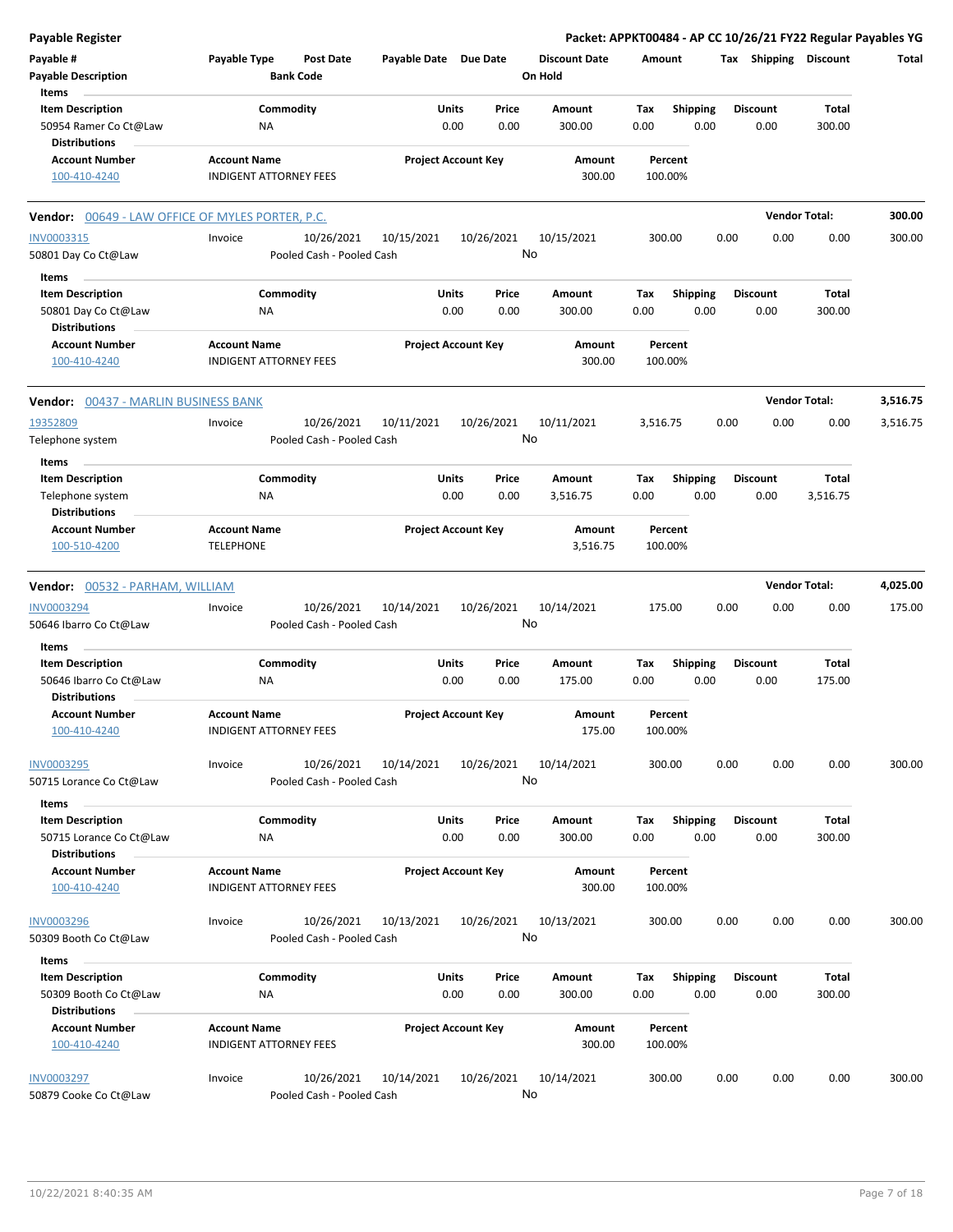| Payable #<br><b>Payable Description</b><br>Items                              | Payable Type                                         | <b>Post Date</b><br><b>Bank Code</b>    | Payable Date Due Date |                            | <b>Discount Date</b><br>On Hold | Amount             |                         |      | Tax Shipping Discount   |                 | Total  |
|-------------------------------------------------------------------------------|------------------------------------------------------|-----------------------------------------|-----------------------|----------------------------|---------------------------------|--------------------|-------------------------|------|-------------------------|-----------------|--------|
| <b>Item Description</b><br>50879 Cooke Co Ct@Law<br><b>Distributions</b>      | ΝA                                                   | Commodity                               | Units                 | Price<br>0.00<br>0.00      | Amount<br>300.00                | Tax<br>0.00        | <b>Shipping</b><br>0.00 |      | <b>Discount</b><br>0.00 | Total<br>300.00 |        |
| <b>Account Number</b><br>100-410-4240                                         | <b>Account Name</b><br><b>INDIGENT ATTORNEY FEES</b> |                                         |                       | <b>Project Account Key</b> | Amount<br>300.00                | Percent<br>100.00% |                         |      |                         |                 |        |
| INV0003298<br>50714 K. Lorance Co Ct@Law                                      | Invoice                                              | 10/26/2021<br>Pooled Cash - Pooled Cash | 10/14/2021            | 10/26/2021                 | 10/14/2021<br>No                | 300.00             |                         | 0.00 | 0.00                    | 0.00            | 300.00 |
| Items                                                                         |                                                      |                                         |                       |                            |                                 |                    |                         |      |                         |                 |        |
| <b>Item Description</b><br>50714 K. Lorance Co Ct@Law<br><b>Distributions</b> | ΝA                                                   | Commodity                               | Units                 | Price<br>0.00<br>0.00      | Amount<br>300.00                | Тах<br>0.00        | Shipping<br>0.00        |      | <b>Discount</b><br>0.00 | Total<br>300.00 |        |
| <b>Account Number</b><br>100-410-4240                                         | <b>Account Name</b><br><b>INDIGENT ATTORNEY FEES</b> |                                         |                       | <b>Project Account Key</b> | Amount<br>300.00                | Percent<br>100.00% |                         |      |                         |                 |        |
| INV0003299<br>50924 Burrow Co Ct@Law                                          | Invoice                                              | 10/26/2021<br>Pooled Cash - Pooled Cash | 10/14/2021            | 10/26/2021                 | 10/14/2021<br>No                | 175.00             |                         | 0.00 | 0.00                    | 0.00            | 175.00 |
| Items                                                                         |                                                      |                                         |                       |                            |                                 |                    |                         |      |                         |                 |        |
| <b>Item Description</b><br>50924 Burrow Co Ct@Law<br><b>Distributions</b>     | ΝA                                                   | Commodity                               | Units                 | Price<br>0.00<br>0.00      | Amount<br>175.00                | Tax<br>0.00        | <b>Shipping</b><br>0.00 |      | <b>Discount</b><br>0.00 | Total<br>175.00 |        |
| <b>Account Number</b><br>100-410-4240                                         | <b>Account Name</b><br><b>INDIGENT ATTORNEY FEES</b> |                                         |                       | <b>Project Account Key</b> | Amount<br>175.00                | Percent<br>100.00% |                         |      |                         |                 |        |
| <b>INV0003300</b><br>50593 Thomas Co Ct@Law                                   | Invoice                                              | 10/26/2021<br>Pooled Cash - Pooled Cash | 10/14/2021            | 10/26/2021                 | 10/14/2021<br>No                | 175.00             |                         | 0.00 | 0.00                    | 0.00            | 175.00 |
| Items                                                                         |                                                      |                                         |                       |                            |                                 |                    |                         |      |                         |                 |        |
| <b>Item Description</b><br>50593 Thomas Co Ct@Law<br><b>Distributions</b>     | ΝA                                                   | Commodity                               | Units                 | Price<br>0.00<br>0.00      | Amount<br>175.00                | Tax<br>0.00        | <b>Shipping</b><br>0.00 |      | <b>Discount</b><br>0.00 | Total<br>175.00 |        |
| <b>Account Number</b><br>100-410-4240                                         | <b>Account Name</b><br><b>INDIGENT ATTORNEY FEES</b> |                                         |                       | <b>Project Account Key</b> | Amount<br>175.00                | Percent<br>100.00% |                         |      |                         |                 |        |
| INV0003301<br>50796 Kirkham Co Ct@Law                                         | Invoice                                              | 10/26/2021<br>Pooled Cash - Pooled Cash | 10/14/2021            | 10/26/2021                 | 10/14/2021<br>No                | 175.00             |                         | 0.00 | 0.00                    | 0.00            | 175.00 |
| Items<br><b>Item Description</b>                                              |                                                      | Commodity                               | Units                 | Price                      | Amount                          | Tax                | <b>Shipping</b>         |      | <b>Discount</b>         | Total           |        |
| 50796 Kirkham Co Ct@Law<br><b>Distributions</b>                               | <b>NA</b>                                            |                                         |                       | 0.00<br>0.00               | 175.00                          | 0.00               | 0.00                    |      | 0.00                    | 175.00          |        |
| <b>Account Number</b><br>100-410-4240                                         | <b>Account Name</b><br><b>INDIGENT ATTORNEY FEES</b> |                                         |                       | <b>Project Account Key</b> | Amount<br>175.00                | Percent<br>100.00% |                         |      |                         |                 |        |
| <b>INV0003302</b><br>50956 Daniels Co Ct@Law                                  | Invoice                                              | 10/26/2021<br>Pooled Cash - Pooled Cash | 10/14/2021            | 10/26/2021                 | 10/14/2021<br>No                | 300.00             |                         | 0.00 | 0.00                    | 0.00            | 300.00 |
| Items<br><b>Item Description</b>                                              |                                                      |                                         |                       |                            |                                 |                    |                         |      |                         | Total           |        |
| 50956 Daniels Co Ct@Law<br><b>Distributions</b>                               | ΝA                                                   | Commodity                               | Units                 | Price<br>0.00<br>0.00      | Amount<br>300.00                | Тах<br>0.00        | <b>Shipping</b><br>0.00 |      | <b>Discount</b><br>0.00 | 300.00          |        |
| <b>Account Number</b><br>100-410-4240                                         | <b>Account Name</b><br><b>INDIGENT ATTORNEY FEES</b> |                                         |                       | <b>Project Account Key</b> | Amount<br>300.00                | Percent<br>100.00% |                         |      |                         |                 |        |
| <b>INV0003303</b><br>unfiled- Cooper Co Ct@Law                                | Invoice                                              | 10/26/2021<br>Pooled Cash - Pooled Cash | 10/14/2021            | 10/26/2021                 | 10/14/2021<br>No                | 100.00             |                         | 0.00 | 0.00                    | 0.00            | 100.00 |
| Items<br><b>Item Description</b><br>unfiled- Cooper Co Ct@Law                 | ΝA                                                   | Commodity                               | <b>Units</b>          | Price<br>0.00<br>0.00      | Amount<br>100.00                | Tax<br>0.00        | <b>Shipping</b><br>0.00 |      | Discount<br>0.00        | Total<br>100.00 |        |
| <b>Distributions</b><br><b>Account Number</b>                                 | <b>Account Name</b>                                  |                                         |                       | <b>Project Account Key</b> | Amount                          | Percent            |                         |      |                         |                 |        |
| 100-410-4240                                                                  | <b>INDIGENT ATTORNEY FEES</b>                        |                                         |                       |                            | 100.00                          | 100.00%            |                         |      |                         |                 |        |

**Payable Register Packet: APPKT00484 - AP CC 10/26/21 FY22 Regular Payables YG**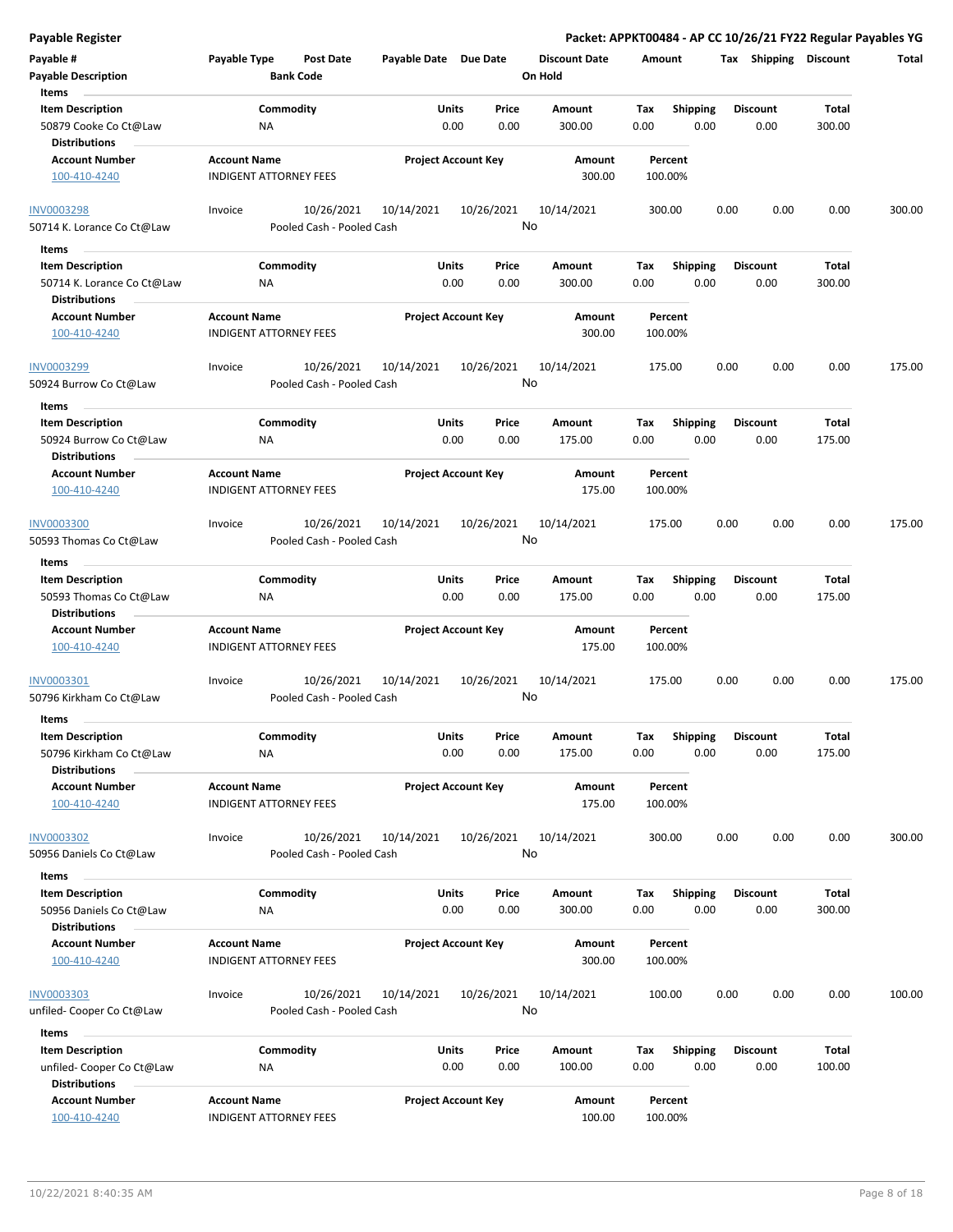| Payable Register                               |                     |                                         |                       |                            |                                 |                    |                 |      |                       |              | Packet: APPKT00484 - AP CC 10/26/21 FY22 Regular Payables YG |
|------------------------------------------------|---------------------|-----------------------------------------|-----------------------|----------------------------|---------------------------------|--------------------|-----------------|------|-----------------------|--------------|--------------------------------------------------------------|
| Payable #<br><b>Payable Description</b>        | Payable Type        | Post Date<br><b>Bank Code</b>           | Payable Date Due Date |                            | <b>Discount Date</b><br>On Hold | Amount             |                 |      | Tax Shipping Discount |              | Total                                                        |
| <b>INV0003304</b><br>50686 Hughen Co Ct@Law    | Invoice             | 10/26/2021<br>Pooled Cash - Pooled Cash | 10/14/2021            | 10/26/2021                 | 10/14/2021<br>No                | 300.00             |                 | 0.00 | 0.00                  | 0.00         | 300.00                                                       |
| Items                                          |                     |                                         |                       |                            |                                 |                    |                 |      |                       |              |                                                              |
| <b>Item Description</b>                        |                     | Commodity                               | Units                 | Price                      | Amount                          | Tax                | <b>Shipping</b> |      | <b>Discount</b>       | <b>Total</b> |                                                              |
| 50686 Hughen Co Ct@Law                         |                     | ΝA                                      |                       | 0.00<br>0.00               | 300.00                          | 0.00               | 0.00            |      | 0.00                  | 300.00       |                                                              |
| <b>Distributions</b>                           |                     |                                         |                       |                            |                                 |                    |                 |      |                       |              |                                                              |
| <b>Account Number</b>                          | <b>Account Name</b> |                                         |                       | <b>Project Account Key</b> | Amount                          | Percent            |                 |      |                       |              |                                                              |
| 100-410-4240                                   |                     | <b>INDIGENT ATTORNEY FEES</b>           |                       |                            | 300.00                          | 100.00%            |                 |      |                       |              |                                                              |
| <b>INV0003305</b>                              | Invoice             | 10/26/2021                              | 10/14/2021            | 10/26/2021                 | 10/14/2021                      | 175.00             |                 | 0.00 | 0.00                  | 0.00         | 175.00                                                       |
| 50789 Gibson Co Ct@Law                         |                     | Pooled Cash - Pooled Cash               |                       |                            | No                              |                    |                 |      |                       |              |                                                              |
| Items                                          |                     |                                         |                       |                            |                                 |                    |                 |      |                       |              |                                                              |
| <b>Item Description</b>                        |                     | Commodity                               | Units                 | Price                      | Amount                          | Tax                | <b>Shipping</b> |      | <b>Discount</b>       | Total        |                                                              |
| 50789 Gibson Co Ct@Law<br><b>Distributions</b> |                     | ΝA                                      |                       | 0.00<br>0.00               | 175.00                          | 0.00               | 0.00            |      | 0.00                  | 175.00       |                                                              |
| <b>Account Number</b>                          | <b>Account Name</b> |                                         |                       | <b>Project Account Key</b> | Amount                          | Percent            |                 |      |                       |              |                                                              |
| 100-410-4240                                   |                     | <b>INDIGENT ATTORNEY FEES</b>           |                       |                            | 175.00                          | 100.00%            |                 |      |                       |              |                                                              |
| INV0003306                                     | Invoice             | 10/26/2021                              | 10/14/2021            | 10/26/2021                 | 10/14/2021                      | 100.00             |                 | 0.00 | 0.00                  | 0.00         | 100.00                                                       |
| 50769 Clark Co Ct@Law                          |                     | Pooled Cash - Pooled Cash               |                       |                            | No                              |                    |                 |      |                       |              |                                                              |
| Items                                          |                     |                                         |                       |                            |                                 |                    |                 |      |                       |              |                                                              |
| <b>Item Description</b>                        |                     | Commodity                               | Units                 | Price                      | Amount                          | Tax                | <b>Shipping</b> |      | <b>Discount</b>       | Total        |                                                              |
| 50769 Clark Co Ct@Law                          |                     | ΝA                                      |                       | 0.00<br>0.00               | 100.00                          | 0.00               | 0.00            |      | 0.00                  | 100.00       |                                                              |
| <b>Distributions</b>                           |                     |                                         |                       |                            |                                 |                    |                 |      |                       |              |                                                              |
| <b>Account Number</b>                          | <b>Account Name</b> |                                         |                       | <b>Project Account Key</b> | Amount                          | Percent            |                 |      |                       |              |                                                              |
| 100-410-4240                                   |                     | <b>INDIGENT ATTORNEY FEES</b>           |                       |                            | 100.00                          | 100.00%            |                 |      |                       |              |                                                              |
| <b>INV0003307</b>                              | Invoice             | 10/26/2021                              | 10/14/2021            | 10/26/2021                 | 10/14/2021                      | 300.00             |                 | 0.00 | 0.00                  | 0.00         | 300.00                                                       |
| 50465 Moore Co Ct@Law                          |                     | Pooled Cash - Pooled Cash               |                       |                            | No                              |                    |                 |      |                       |              |                                                              |
| Items                                          |                     |                                         |                       |                            |                                 |                    |                 |      |                       |              |                                                              |
| <b>Item Description</b>                        |                     | Commodity                               | Units                 | Price                      | Amount                          | Tax                | <b>Shipping</b> |      | Discount              | Total        |                                                              |
| 50465 Moore Co Ct@Law                          |                     | ΝA                                      |                       | 0.00<br>0.00               | 300.00                          | 0.00               | 0.00            |      | 0.00                  | 300.00       |                                                              |
| <b>Distributions</b>                           |                     |                                         |                       |                            |                                 |                    |                 |      |                       |              |                                                              |
| <b>Account Number</b><br>100-410-4240          | <b>Account Name</b> | <b>INDIGENT ATTORNEY FEES</b>           |                       | <b>Project Account Key</b> | Amount<br>300.00                | Percent<br>100.00% |                 |      |                       |              |                                                              |
| <b>INV0003308</b>                              | Invoice             | 10/26/2021                              | 10/14/2021            | 10/26/2021                 | 10/14/2021                      | 100.00             |                 | 0.00 | 0.00                  | 0.00         | 100.00                                                       |
| 50351 Taylor Co Ct@Law                         |                     | Pooled Cash - Pooled Cash               |                       |                            | No                              |                    |                 |      |                       |              |                                                              |
| Items                                          |                     |                                         |                       |                            |                                 |                    |                 |      |                       |              |                                                              |
| <b>Item Description</b>                        |                     | Commodity                               | Units                 | Price                      | Amount                          | Tax                | <b>Shipping</b> |      | <b>Discount</b>       | <b>Total</b> |                                                              |
| 50351 Taylor Co Ct@Law                         |                     | <b>NA</b>                               |                       | 0.00<br>0.00               | 100.00                          | 0.00               | 0.00            |      | 0.00                  | 100.00       |                                                              |
| <b>Distributions</b>                           |                     |                                         |                       |                            |                                 |                    |                 |      |                       |              |                                                              |
| <b>Account Number</b>                          | <b>Account Name</b> |                                         |                       | <b>Project Account Key</b> | Amount                          | Percent            |                 |      |                       |              |                                                              |
| 100-410-4240                                   |                     | <b>INDIGENT ATTORNEY FEES</b>           |                       |                            | 100.00                          | 100.00%            |                 |      |                       |              |                                                              |
| INV0003309                                     | Invoice             | 10/26/2021                              | 10/14/2021            | 10/26/2021                 | 10/14/2021                      | 175.00             |                 | 0.00 | 0.00                  | 0.00         | 175.00                                                       |
| 50798 Norris Co Ct@Law                         |                     | Pooled Cash - Pooled Cash               |                       |                            | No                              |                    |                 |      |                       |              |                                                              |
| Items                                          |                     |                                         |                       |                            |                                 |                    |                 |      |                       |              |                                                              |
| <b>Item Description</b>                        |                     | Commodity                               | Units                 | Price                      | Amount                          | Tax                | <b>Shipping</b> |      | <b>Discount</b>       | <b>Total</b> |                                                              |
| 50798 Norris Co Ct@Law                         |                     | ΝA                                      |                       | 0.00<br>0.00               | 175.00                          | 0.00               | 0.00            |      | 0.00                  | 175.00       |                                                              |
| <b>Distributions</b>                           |                     |                                         |                       |                            |                                 |                    |                 |      |                       |              |                                                              |
| <b>Account Number</b>                          | <b>Account Name</b> |                                         |                       | <b>Project Account Key</b> | Amount                          | Percent            |                 |      |                       |              |                                                              |
| 100-410-4240                                   |                     | <b>INDIGENT ATTORNEY FEES</b>           |                       |                            | 175.00                          | 100.00%            |                 |      |                       |              |                                                              |
|                                                |                     |                                         |                       |                            |                                 |                    |                 |      |                       |              |                                                              |
| INV0003310                                     | Invoice             | 10/26/2021                              | 10/14/2021            | 10/26/2021                 | 10/14/2021                      | 100.00             |                 | 0.00 | 0.00                  | 0.00         | 100.00                                                       |
| 50949 Mosich Co Ct@Law                         |                     | Pooled Cash - Pooled Cash               |                       |                            | No                              |                    |                 |      |                       |              |                                                              |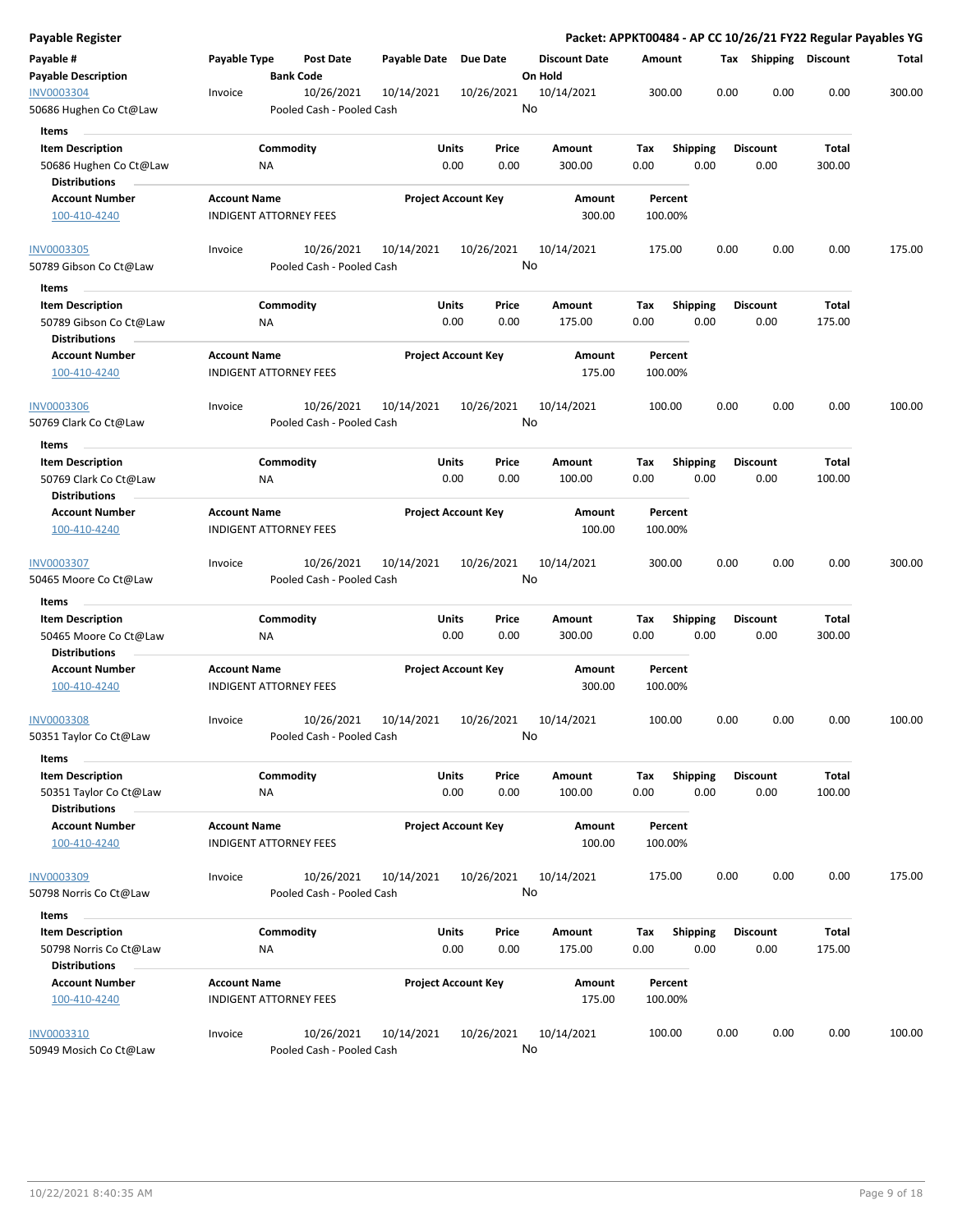| <b>Payable Register</b>                                                                   |                                                      |                            |               |                                 | Packet: APPKT00484 - AP CC 10/26/21 FY22 Regular Payables YG |                         |                      |        |
|-------------------------------------------------------------------------------------------|------------------------------------------------------|----------------------------|---------------|---------------------------------|--------------------------------------------------------------|-------------------------|----------------------|--------|
| Payable #<br><b>Payable Description</b><br>Items                                          | Payable Type<br>Post Date<br><b>Bank Code</b>        | Payable Date Due Date      |               | <b>Discount Date</b><br>On Hold | Amount                                                       | Tax Shipping Discount   |                      | Total  |
| <b>Item Description</b><br>50949 Mosich Co Ct@Law<br><b>Distributions</b>                 | Commodity<br>ΝA                                      | Units<br>0.00              | Price<br>0.00 | Amount<br>100.00                | Tax<br><b>Shipping</b><br>0.00<br>0.00                       | <b>Discount</b><br>0.00 | Total<br>100.00      |        |
| <b>Account Number</b><br>100-410-4240                                                     | <b>Account Name</b><br><b>INDIGENT ATTORNEY FEES</b> | <b>Project Account Key</b> |               | Amount<br>100.00                | Percent<br>100.00%                                           |                         |                      |        |
| INV0003311<br>50707 Cockrill Co Ct@Law                                                    | 10/26/2021<br>Invoice<br>Pooled Cash - Pooled Cash   | 10/14/2021                 | 10/26/2021    | 10/14/2021<br>No                | 175.00                                                       | 0.00<br>0.00            | 0.00                 | 175.00 |
| Items                                                                                     |                                                      |                            |               |                                 |                                                              |                         |                      |        |
| <b>Item Description</b><br>50707 Cockrill Co Ct@Law<br><b>Distributions</b>               | Commodity<br>ΝA                                      | Units<br>0.00              | Price<br>0.00 | Amount<br>175.00                | Tax<br><b>Shipping</b><br>0.00<br>0.00                       | <b>Discount</b><br>0.00 | Total<br>175.00      |        |
| <b>Account Number</b><br>100-410-4240                                                     | <b>Account Name</b><br><b>INDIGENT ATTORNEY FEES</b> | <b>Project Account Key</b> |               | Amount<br>175.00                | Percent<br>100.00%                                           |                         |                      |        |
| INV0003312<br>50773 Palmer Co Ct@Law                                                      | 10/26/2021<br>Invoice<br>Pooled Cash - Pooled Cash   | 10/13/2021                 | 10/26/2021    | 10/13/2021<br>No                | 300.00                                                       | 0.00<br>0.00            | 0.00                 | 300.00 |
| Items<br><b>Item Description</b><br>50773 Palmer Co Ct@Law<br><b>Distributions</b>        | Commodity<br>NA                                      | Units<br>0.00              | Price<br>0.00 | Amount<br>300.00                | Tax<br><b>Shipping</b><br>0.00<br>0.00                       | <b>Discount</b><br>0.00 | Total<br>300.00      |        |
| <b>Account Number</b><br>100-410-4240                                                     | <b>Account Name</b><br><b>INDIGENT ATTORNEY FEES</b> | <b>Project Account Key</b> |               | <b>Amount</b><br>300.00         | Percent<br>100.00%                                           |                         |                      |        |
| Vendor: 00006 - PARKER TIRE                                                               |                                                      |                            |               |                                 |                                                              |                         | <b>Vendor Total:</b> | 240.00 |
| 13611<br>Pct 4 road grader split rim/valve stem                                           | 10/26/2021<br>Invoice<br>Pooled Cash - Pooled Cash   | 10/18/2021                 | 10/26/2021    | 10/18/2021<br>No                | 140.00                                                       | 0.00<br>0.00            | 0.00                 | 140.00 |
| Items                                                                                     |                                                      |                            |               |                                 |                                                              |                         |                      |        |
| <b>Item Description</b><br>Pct 4 road grader split rim/valve stem<br><b>Distributions</b> | Commodity<br>ΝA                                      | Units<br>0.00              | Price<br>0.00 | Amount<br>140.00                | <b>Shipping</b><br>Tax<br>0.00<br>0.00                       | <b>Discount</b><br>0.00 | Total<br>140.00      |        |
| <b>Account Number</b><br>240-624-4590                                                     | <b>Account Name</b><br>R&M MACH. TIRES & TUBES       | <b>Project Account Key</b> |               | Amount<br>140.00                | Percent<br>100.00%                                           |                         |                      |        |
| 13618<br>Pct 4 road grader split rim                                                      | 10/26/2021<br>Invoice<br>Pooled Cash - Pooled Cash   | 10/19/2021                 | 10/26/2021    | 10/19/2021<br>No                | 100.00                                                       | 0.00<br>0.00            | 0.00                 | 100.00 |
| Items<br><b>Item Description</b><br>Pct 4 road grader split rim<br><b>Distributions</b>   | Commodity<br>ΝA                                      | Units<br>0.00              | Price<br>0.00 | Amount<br>100.00                | <b>Shipping</b><br>Tax<br>0.00<br>0.00                       | <b>Discount</b><br>0.00 | Total<br>100.00      |        |
| <b>Account Number</b><br>240-624-4590                                                     | <b>Account Name</b><br>R&M MACH. TIRES & TUBES       | <b>Project Account Key</b> |               | Amount<br>100.00                | Percent<br>100.00%                                           |                         |                      |        |
| <b>Vendor: 00317 - RELIANCE FASTENERS OF DENISON</b>                                      |                                                      |                            |               |                                 |                                                              |                         | <b>Vendor Total:</b> | 75.50  |
| 140050                                                                                    | 10/26/2021<br>Invoice                                | 10/12/2021                 | 10/26/2021    | 10/12/2021                      | 75.50                                                        | 0.00<br>0.00            | 0.00                 | 75.50  |
| Pct 1 nuts/bolts                                                                          | Pooled Cash - Pooled Cash                            |                            |               | No                              |                                                              |                         |                      |        |
| Items                                                                                     |                                                      |                            |               |                                 |                                                              |                         |                      |        |
| <b>Item Description</b><br>Pct 1 plow bolts                                               | Commodity<br>Goods                                   | <b>Units</b><br>50.00      | Price<br>0.98 | Amount<br>49.00                 | <b>Shipping</b><br>Tax<br>0.00<br>0.00                       | <b>Discount</b><br>0.00 | Total<br>49.00       |        |
| <b>Distributions</b><br><b>Account Number</b><br>210-621-3400                             | <b>Account Name</b><br><b>SHOP SUPPLIES</b>          | <b>Project Account Key</b> |               | Amount<br>49.00                 | Percent<br>100.00%                                           |                         |                      |        |
| Items                                                                                     |                                                      |                            |               |                                 |                                                              |                         |                      |        |
| <b>Item Description</b><br>Pct 1 serrated flange nut<br><b>Distributions</b>              | Commodity<br>Goods                                   | <b>Units</b><br>50.00      | Price<br>0.53 | Amount<br>26.50                 | Tax<br><b>Shipping</b><br>0.00<br>0.00                       | <b>Discount</b><br>0.00 | Total<br>26.50       |        |
| <b>Account Number</b><br>210-621-3400                                                     | <b>Account Name</b><br><b>SHOP SUPPLIES</b>          | <b>Project Account Key</b> |               | Amount<br>26.50                 | Percent<br>100.00%                                           |                         |                      |        |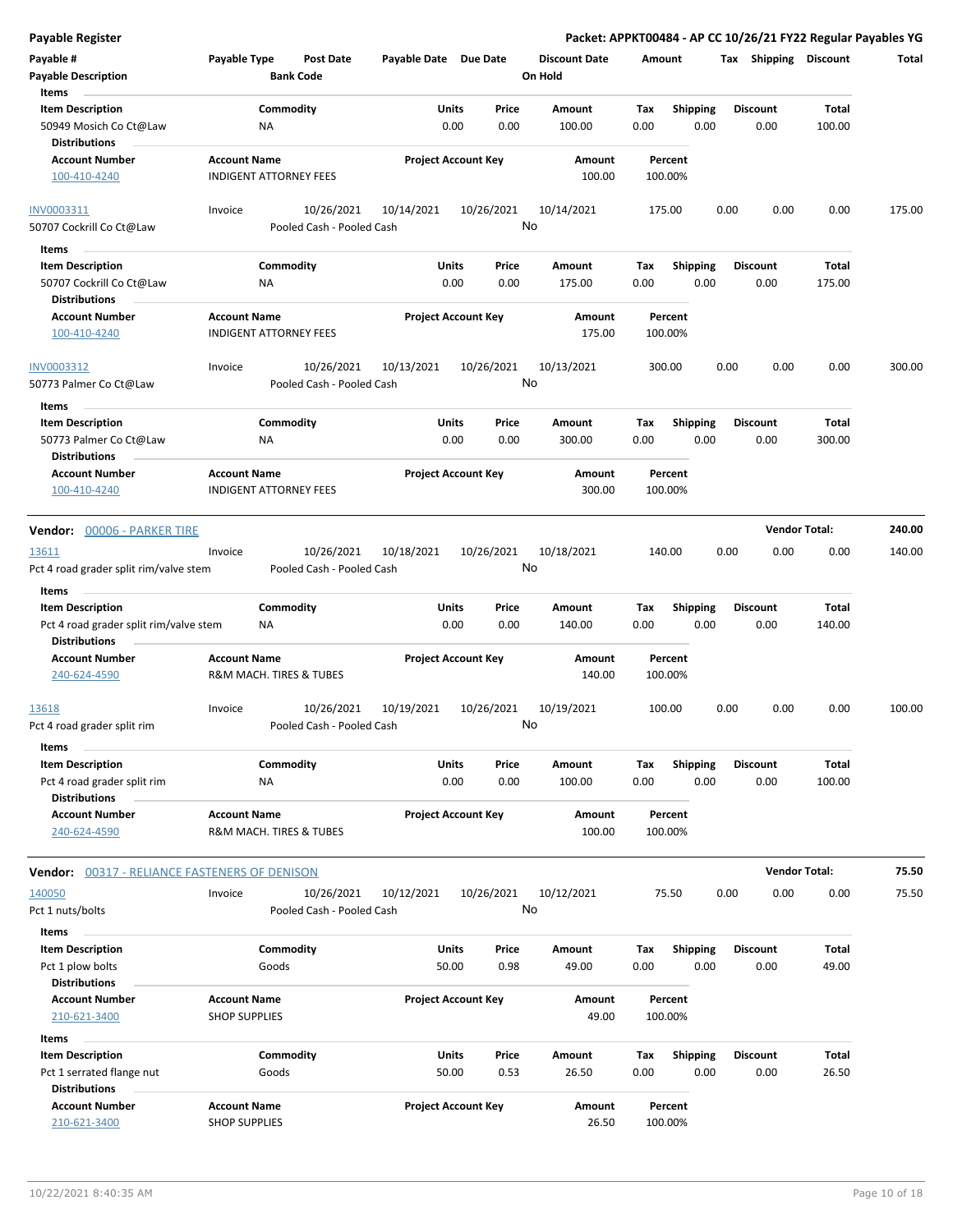| <b>Payable Register</b>                                       |                     |                           |                            |            |       |                      |        |                         |      |                       | Packet: APPKT00484 - AP CC 10/26/21 FY22 Regular Payables YG |          |
|---------------------------------------------------------------|---------------------|---------------------------|----------------------------|------------|-------|----------------------|--------|-------------------------|------|-----------------------|--------------------------------------------------------------|----------|
| Payable #                                                     | Payable Type        | <b>Post Date</b>          | Payable Date Due Date      |            |       | <b>Discount Date</b> | Amount |                         |      | Tax Shipping Discount |                                                              | Total    |
| <b>Payable Description</b>                                    |                     | <b>Bank Code</b>          |                            |            |       | On Hold              |        |                         |      |                       |                                                              |          |
| Vendor: 00289 - RELIANT                                       |                     |                           |                            |            |       |                      |        |                         |      |                       | <b>Vendor Total:</b>                                         | 3,143.78 |
| 111 034 679 890 9                                             | Invoice             | 10/26/2021                | 10/14/2021                 | 10/26/2021 |       | 10/14/2021           |        | 68.00                   | 0.00 | 0.00                  | 0.00                                                         | 68.00    |
| #2 533 974-8 Pct 1 9/14-10/12/21                              |                     | Pooled Cash - Pooled Cash |                            |            |       | No                   |        |                         |      |                       |                                                              |          |
|                                                               |                     |                           |                            |            |       |                      |        |                         |      |                       |                                                              |          |
| Items                                                         |                     | Commodity                 | Units                      |            | Price | Amount               | Tax    |                         |      | <b>Discount</b>       | Total                                                        |          |
| <b>Item Description</b><br>#2 533 974-8 Pct 1 9/14-10/12/21   |                     | NA                        |                            | 0.00       | 0.00  | 68.00                | 0.00   | <b>Shipping</b><br>0.00 |      | 0.00                  | 68.00                                                        |          |
| <b>Distributions</b>                                          |                     |                           |                            |            |       |                      |        |                         |      |                       |                                                              |          |
| <b>Account Number</b>                                         | <b>Account Name</b> |                           | <b>Project Account Key</b> |            |       | Amount               |        | Percent                 |      |                       |                                                              |          |
| 210-621-4400                                                  |                     | UTILITY ELECTRICITY       |                            |            |       | 68.00                |        | 100.00%                 |      |                       |                                                              |          |
| 111 034 698 364 2                                             | Invoice             | 10/26/2021                | 10/15/2021                 | 10/26/2021 |       | 10/15/2021           | 495.46 |                         | 0.00 | 0.00                  | 0.00                                                         | 495.46   |
| #2 533 978-9 S Annex 9/15-10/13/21                            |                     | Pooled Cash - Pooled Cash |                            |            |       | No                   |        |                         |      |                       |                                                              |          |
| Items                                                         |                     |                           |                            |            |       |                      |        |                         |      |                       |                                                              |          |
| <b>Item Description</b>                                       |                     | Commodity                 | Units                      |            | Price | Amount               | Tax    | <b>Shipping</b>         |      | <b>Discount</b>       | Total                                                        |          |
| #2 533 978-9 S Annex 9/15-10/13/21<br><b>Distributions</b>    |                     | ΝA                        |                            | 0.00       | 0.00  | 495.46               | 0.00   | 0.00                    |      | 0.00                  | 495.46                                                       |          |
| <b>Account Number</b>                                         | <b>Account Name</b> |                           | <b>Project Account Key</b> |            |       | Amount               |        | Percent                 |      |                       |                                                              |          |
| 100-513-4400                                                  |                     | UTILITIES ELECTRICITY     |                            |            |       | 495.46               |        | 100.00%                 |      |                       |                                                              |          |
| 113 010 992 460 9                                             | Invoice             | 10/26/2021                | 10/19/2021                 | 10/26/2021 |       | 10/19/2021           | 313.08 |                         | 0.00 | 0.00                  | 0.00                                                         | 313.08   |
| #6 730 596-1 Windom 9/17-10/17/21                             |                     | Pooled Cash - Pooled Cash |                            |            |       | No                   |        |                         |      |                       |                                                              |          |
| Items                                                         |                     |                           |                            |            |       |                      |        |                         |      |                       |                                                              |          |
| <b>Item Description</b>                                       |                     | Commodity                 | Units                      |            | Price | Amount               | Tax    | <b>Shipping</b>         |      | <b>Discount</b>       | Total                                                        |          |
| #6 730 596-1 Windom 9/17-10/17/21<br><b>Distributions</b>     |                     | <b>NA</b>                 |                            | 0.00       | 0.00  | 313.08               | 0.00   | 0.00                    |      | 0.00                  | 313.08                                                       |          |
| <b>Account Number</b>                                         | <b>Account Name</b> |                           | <b>Project Account Key</b> |            |       | Amount               |        | Percent                 |      |                       |                                                              |          |
| 100-515-4400                                                  |                     | UTILITIES ELECTRICITY     |                            |            |       | 313.08               |        | 100.00%                 |      |                       |                                                              |          |
| 114 009 327 438 2                                             | Invoice             | 10/26/2021                | 10/18/2021                 | 10/26/2021 |       | 10/18/2021           | 211.64 |                         | 0.00 | 0.00                  | 0.00                                                         | 211.64   |
| #2 533 980-5 Courthouse 9/16-10/14/21                         |                     | Pooled Cash - Pooled Cash |                            |            |       | No                   |        |                         |      |                       |                                                              |          |
| Items                                                         |                     |                           |                            |            |       |                      |        |                         |      |                       |                                                              |          |
| <b>Item Description</b>                                       |                     | Commodity                 | Units                      |            | Price | Amount               | Tax    | Shipping                |      | <b>Discount</b>       | Total                                                        |          |
| #2 533 980-5 Courthouse 9/16-10/14/21<br><b>Distributions</b> |                     | ΝA                        |                            | 0.00       | 0.00  | 211.64               | 0.00   | 0.00                    |      | 0.00                  | 211.64                                                       |          |
| <b>Account Number</b>                                         | <b>Account Name</b> |                           | <b>Project Account Key</b> |            |       | <b>Amount</b>        |        | Percent                 |      |                       |                                                              |          |
| 100-510-4400                                                  |                     | UTILITIES ELECTRICITY     |                            |            |       | 211.64               |        | 100.00%                 |      |                       |                                                              |          |
| 114 009 327 439 0                                             | Invoice             | 10/26/2021                | 10/18/2021                 | 10/26/2021 |       | 10/18/2021           | 532.51 |                         | 0.00 | 0.00                  | 0.00                                                         | 532.51   |
| #2 533 981-3 TDHS 9/16-10/14/21                               |                     | Pooled Cash - Pooled Cash |                            |            |       | No                   |        |                         |      |                       |                                                              |          |
| Items                                                         |                     |                           |                            |            |       |                      |        |                         |      |                       |                                                              |          |
| <b>Item Description</b>                                       |                     | Commodity                 | Units                      |            | Price | Amount               | Tax    | <b>Shipping</b>         |      | <b>Discount</b>       | Total                                                        |          |
| #2 533 981-3 TDHS 9/16-10/14/21<br><b>Distributions</b>       |                     | NA                        |                            | 0.00       | 0.00  | 532.51               | 0.00   | 0.00                    |      | 0.00                  | 532.51                                                       |          |
| <b>Account Number</b>                                         | <b>Account Name</b> |                           | <b>Project Account Key</b> |            |       | Amount               |        | Percent                 |      |                       |                                                              |          |
| 100-640-4400                                                  |                     | UTILITIES ELECTRICITY     |                            |            |       | 532.51               |        | 100.00%                 |      |                       |                                                              |          |
| 114 009 327 440 8                                             | Invoice             | 10/26/2021                | 10/18/2021                 | 10/26/2021 |       | 10/18/2021           | 377.89 |                         | 0.00 | 0.00                  | 0.00                                                         | 377.89   |
| #2 533 982-1 E Annex 9/16-10/14/21                            |                     | Pooled Cash - Pooled Cash |                            |            |       | No                   |        |                         |      |                       |                                                              |          |
| Items                                                         |                     |                           |                            |            |       |                      |        |                         |      |                       |                                                              |          |
| <b>Item Description</b>                                       |                     | Commodity                 | Units                      |            | Price | Amount               | Tax    | <b>Shipping</b>         |      | <b>Discount</b>       | <b>Total</b>                                                 |          |
| #2 533 982-1 E Annex 9/16-10/14/21<br><b>Distributions</b>    |                     | ΝA                        |                            | 0.00       | 0.00  | 377.89               | 0.00   | 0.00                    |      | 0.00                  | 377.89                                                       |          |
| <b>Account Number</b>                                         | <b>Account Name</b> |                           | <b>Project Account Key</b> |            |       | Amount               |        | Percent                 |      |                       |                                                              |          |
| 100-511-4400                                                  |                     | UTILITIES ELECTRICITY     |                            |            |       | 377.89               |        | 100.00%                 |      |                       |                                                              |          |
| 116 008 888 904 4                                             | Invoice             | 10/26/2021                | 10/18/2021                 | 10/26/2021 |       | 10/18/2021           | 102.31 |                         | 0.00 | 0.00                  | 0.00                                                         | 102.31   |
| #7 358 371-8 Pct 4 9/16-10/14/21                              |                     | Pooled Cash - Pooled Cash |                            |            |       | No                   |        |                         |      |                       |                                                              |          |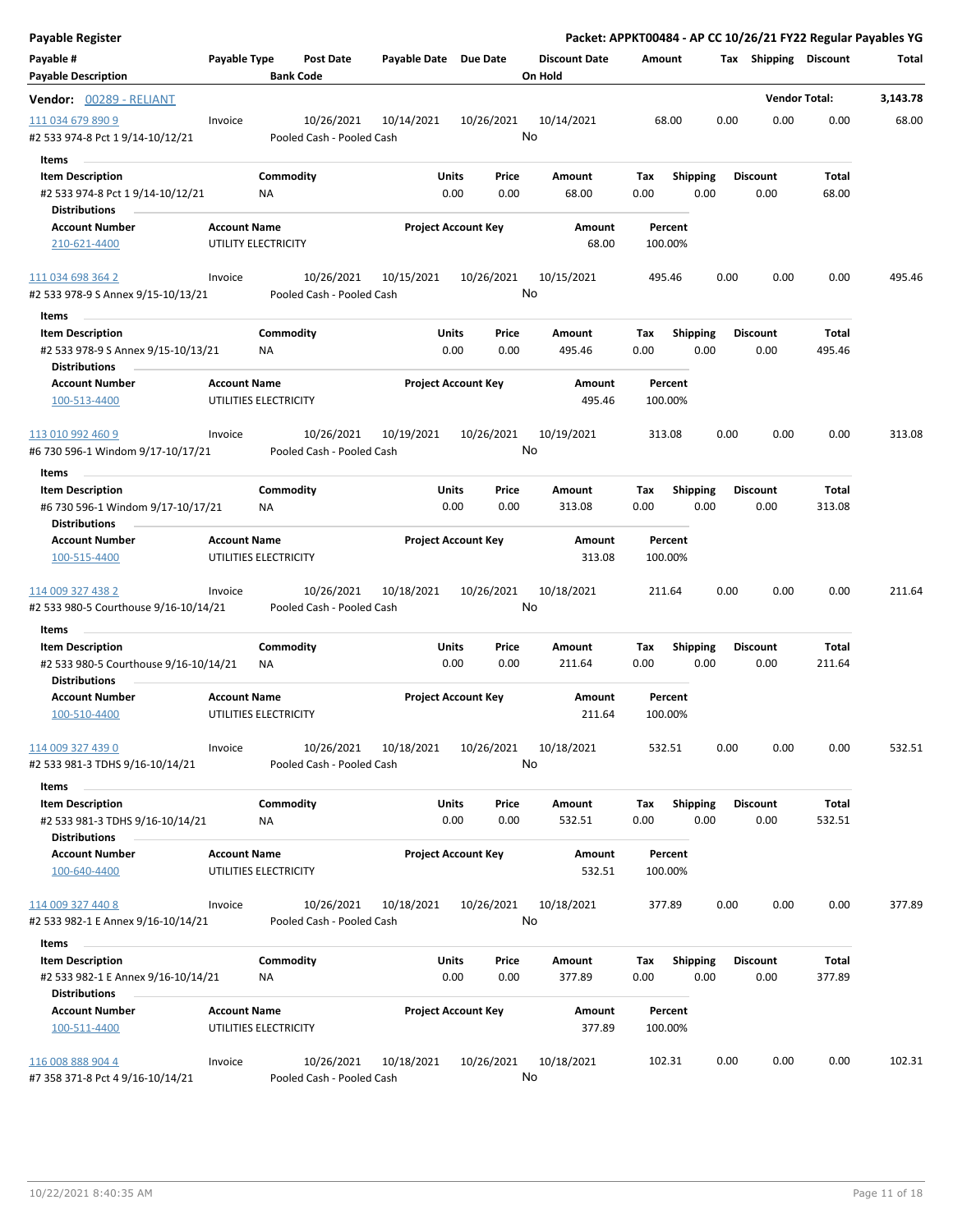| Payable Register                                                     |                     |                                         |                       |                            |                  |                      |         |                         |      |                       |        | Packet: APPKT00484 - AP CC 10/26/21 FY22 Regular Payables YG |
|----------------------------------------------------------------------|---------------------|-----------------------------------------|-----------------------|----------------------------|------------------|----------------------|---------|-------------------------|------|-----------------------|--------|--------------------------------------------------------------|
| Payable #                                                            | Payable Type        | <b>Post Date</b>                        | Payable Date Due Date |                            |                  | <b>Discount Date</b> | Amount  |                         |      | Tax Shipping Discount |        | Total                                                        |
| <b>Payable Description</b>                                           |                     | <b>Bank Code</b>                        |                       |                            |                  | On Hold              |         |                         |      |                       |        |                                                              |
| Items                                                                |                     |                                         |                       |                            |                  |                      |         |                         |      |                       |        |                                                              |
| <b>Item Description</b>                                              |                     | Commodity                               |                       | Units                      | Price            | Amount               | Tax     | <b>Shipping</b>         |      | <b>Discount</b>       | Total  |                                                              |
| #7 358 371-8 Pct 4 9/16-10/14/21                                     |                     | NA                                      |                       | 0.00                       | 0.00             | 102.31               | 0.00    | 0.00                    |      | 0.00                  | 102.31 |                                                              |
| <b>Distributions</b>                                                 |                     |                                         |                       |                            |                  |                      |         |                         |      |                       |        |                                                              |
| <b>Account Number</b>                                                | <b>Account Name</b> |                                         |                       | <b>Project Account Key</b> |                  | Amount               |         | Percent                 |      |                       |        |                                                              |
| 240-624-4400                                                         |                     | UTILITY ELECTRICITY                     |                       |                            |                  | 102.31               | 100.00% |                         |      |                       |        |                                                              |
| 117 008 818 220 9                                                    | Invoice             | 10/26/2021                              | 10/15/2021            |                            | 10/26/2021       | 10/15/2021           |         | 82.56                   | 0.00 | 0.00                  | 0.00   | 82.56                                                        |
| #6 716 696-7 Co-Op 9/15-10/13/21                                     |                     | Pooled Cash - Pooled Cash               |                       |                            | No               |                      |         |                         |      |                       |        |                                                              |
| Items                                                                |                     |                                         |                       |                            |                  |                      |         |                         |      |                       |        |                                                              |
| <b>Item Description</b>                                              |                     | Commodity                               |                       | Units                      | Price            | Amount               | Tax     | <b>Shipping</b>         |      | <b>Discount</b>       | Total  |                                                              |
| #6 716 696-7 Co-Op 9/15-10/13/21                                     |                     | ΝA                                      |                       | 0.00                       | 0.00             | 82.56                | 0.00    | 0.00                    |      | 0.00                  | 82.56  |                                                              |
| <b>Distributions</b>                                                 |                     |                                         |                       |                            |                  |                      |         |                         |      |                       |        |                                                              |
| <b>Account Number</b>                                                | <b>Account Name</b> |                                         |                       | <b>Project Account Key</b> |                  | Amount               |         | Percent                 |      |                       |        |                                                              |
| 100-512-4400                                                         |                     | UTILITIES ELECTRICITY                   |                       |                            |                  | 82.56                | 100.00% |                         |      |                       |        |                                                              |
| 117 008 836 287 6                                                    | Invoice             | 10/26/2021                              | 10/21/2021            |                            | 10/26/2021       | 10/21/2021           |         | 28.46                   | 0.00 | 0.00                  | 0.00   | 28.46                                                        |
| #6 878 909-8 Windom guardlight 9/17-10/17/ Pooled Cash - Pooled Cash |                     |                                         |                       |                            | No               |                      |         |                         |      |                       |        |                                                              |
|                                                                      |                     |                                         |                       |                            |                  |                      |         |                         |      |                       |        |                                                              |
| Items                                                                |                     | Commodity                               |                       | Units                      | Price            | Amount               | Tax     |                         |      | <b>Discount</b>       | Total  |                                                              |
| <b>Item Description</b><br>#6 878 909-8 Windom guardlight 9/17-10 NA |                     |                                         |                       | 0.00                       | 0.00             | 28.46                | 0.00    | <b>Shipping</b><br>0.00 |      | 0.00                  | 28.46  |                                                              |
| <b>Distributions</b>                                                 |                     |                                         |                       |                            |                  |                      |         |                         |      |                       |        |                                                              |
| <b>Account Number</b><br>100-515-4400                                | <b>Account Name</b> | UTILITIES ELECTRICITY                   |                       | <b>Project Account Key</b> |                  | Amount<br>28.46      | 100.00% | Percent                 |      |                       |        |                                                              |
|                                                                      |                     |                                         |                       |                            |                  |                      |         |                         |      |                       |        |                                                              |
| 118 008 801 867 5                                                    | Invoice             | 10/26/2021<br>Pooled Cash - Pooled Cash | 10/18/2021            |                            | 10/26/2021<br>No | 10/18/2021           | 302.65  |                         | 0.00 | 0.00                  | 0.00   | 302.65                                                       |
| #9 599 777-1 Agrilife 9/16-10/14/21                                  |                     |                                         |                       |                            |                  |                      |         |                         |      |                       |        |                                                              |
| Items                                                                |                     |                                         |                       |                            |                  |                      |         |                         |      |                       |        |                                                              |
| <b>Item Description</b>                                              |                     | Commodity                               |                       | Units                      | Price            | Amount               | Tax     | <b>Shipping</b>         |      | <b>Discount</b>       | Total  |                                                              |
| #9 599 777-1 Agrilife 9/16-10/14/21<br><b>Distributions</b>          |                     | NA                                      |                       | 0.00                       | 0.00             | 302.65               | 0.00    | 0.00                    |      | 0.00                  | 302.65 |                                                              |
| <b>Account Number</b>                                                | <b>Account Name</b> |                                         |                       | <b>Project Account Key</b> |                  | Amount               |         | Percent                 |      |                       |        |                                                              |
| 100-516-4400                                                         |                     | UTILITIES ELECTRICITY                   |                       |                            |                  | 302.65               | 100.00% |                         |      |                       |        |                                                              |
| 301 003 229 326 4                                                    | Invoice             | 10/26/2021                              | 10/18/2021            |                            | 10/26/2021       | 10/18/2021           |         | 21.95                   | 0.00 | 0.00                  | 0.00   | 21.95                                                        |
| #12 434 984-6 Rec Rd3/FM 273 9/15-10/13/21                           |                     | Pooled Cash - Pooled Cash               |                       |                            | No               |                      |         |                         |      |                       |        |                                                              |
| Items                                                                |                     |                                         |                       |                            |                  |                      |         |                         |      |                       |        |                                                              |
| <b>Item Description</b>                                              |                     | Commodity                               |                       | Units                      | Price            | Amount               | Tax     | <b>Shipping</b>         |      | <b>Discount</b>       | Total  |                                                              |
| #12 434 984-6 Rec Rd3/FM 273 9/15-10/1 NA                            |                     |                                         |                       | 0.00                       | 0.00             | 21.95                | 0.00    | 0.00                    |      | 0.00                  | 21.95  |                                                              |
| <b>Distributions</b>                                                 |                     |                                         |                       |                            |                  |                      |         |                         |      |                       |        |                                                              |
| <b>Account Number</b>                                                | <b>Account Name</b> |                                         |                       | <b>Project Account Key</b> |                  | Amount               |         | Percent                 |      |                       |        |                                                              |
| 240-624-4400                                                         |                     | UTILITY ELECTRICITY                     |                       |                            |                  | 21.95                | 100.00% |                         |      |                       |        |                                                              |
|                                                                      |                     |                                         |                       |                            |                  |                      |         |                         |      |                       |        |                                                              |
| 301 003 229 327 2                                                    | Invoice             | 10/26/2021                              | 10/18/2021            |                            | 10/26/2021<br>No | 10/18/2021           |         | 70.34                   | 0.00 | 0.00                  | 0.00   | 70.34                                                        |
| #12 434 985-3 1369 Hwy 56 9/15-10/13/21                              |                     | Pooled Cash - Pooled Cash               |                       |                            |                  |                      |         |                         |      |                       |        |                                                              |
| Items                                                                |                     |                                         |                       |                            |                  |                      |         |                         |      |                       |        |                                                              |
| <b>Item Description</b>                                              |                     | Commodity                               |                       | Units                      | Price            | Amount               | Tax     | <b>Shipping</b>         |      | <b>Discount</b>       | Total  |                                                              |
| #12 434 985-3 1369 Hwy 56 9/15-10/13/ NA<br><b>Distributions</b>     |                     |                                         |                       | 0.00                       | 0.00             | 70.34                | 0.00    | 0.00                    |      | 0.00                  | 70.34  |                                                              |
| <b>Account Number</b>                                                | <b>Account Name</b> |                                         |                       | <b>Project Account Key</b> |                  | Amount               |         | Percent                 |      |                       |        |                                                              |
| 240-624-4400                                                         |                     | UTILITY ELECTRICITY                     |                       |                            |                  | 70.34                | 100.00% |                         |      |                       |        |                                                              |
| 302 003 181 379 8<br>#12 832 845-7 200 E 1st 9/15-10/13/21           | Invoice             | 10/26/2021<br>Pooled Cash - Pooled Cash | 10/15/2021            |                            | 10/26/2021<br>No | 10/15/2021           | 395.26  |                         | 0.00 | 0.00                  | 0.00   | 395.26                                                       |
| Items                                                                |                     |                                         |                       |                            |                  |                      |         |                         |      |                       |        |                                                              |
| <b>Item Description</b>                                              |                     | Commodity                               |                       | Units                      | Price            | Amount               | Tax     | <b>Shipping</b>         |      | <b>Discount</b>       | Total  |                                                              |
| #12 832 845-7 200 E 1st 9/15-10/13/21<br><b>Distributions</b>        |                     | ΝA                                      |                       | 0.00                       | 0.00             | 395.26               | 0.00    | 0.00                    |      | 0.00                  | 395.26 |                                                              |
| <b>Account Number</b>                                                | <b>Account Name</b> |                                         |                       | <b>Project Account Key</b> |                  | Amount               |         | Percent                 |      |                       |        |                                                              |
| 100-518-4400                                                         |                     | UTILITIES ELECTRICITY                   |                       |                            |                  | 395.26               |         | 100.00%                 |      |                       |        |                                                              |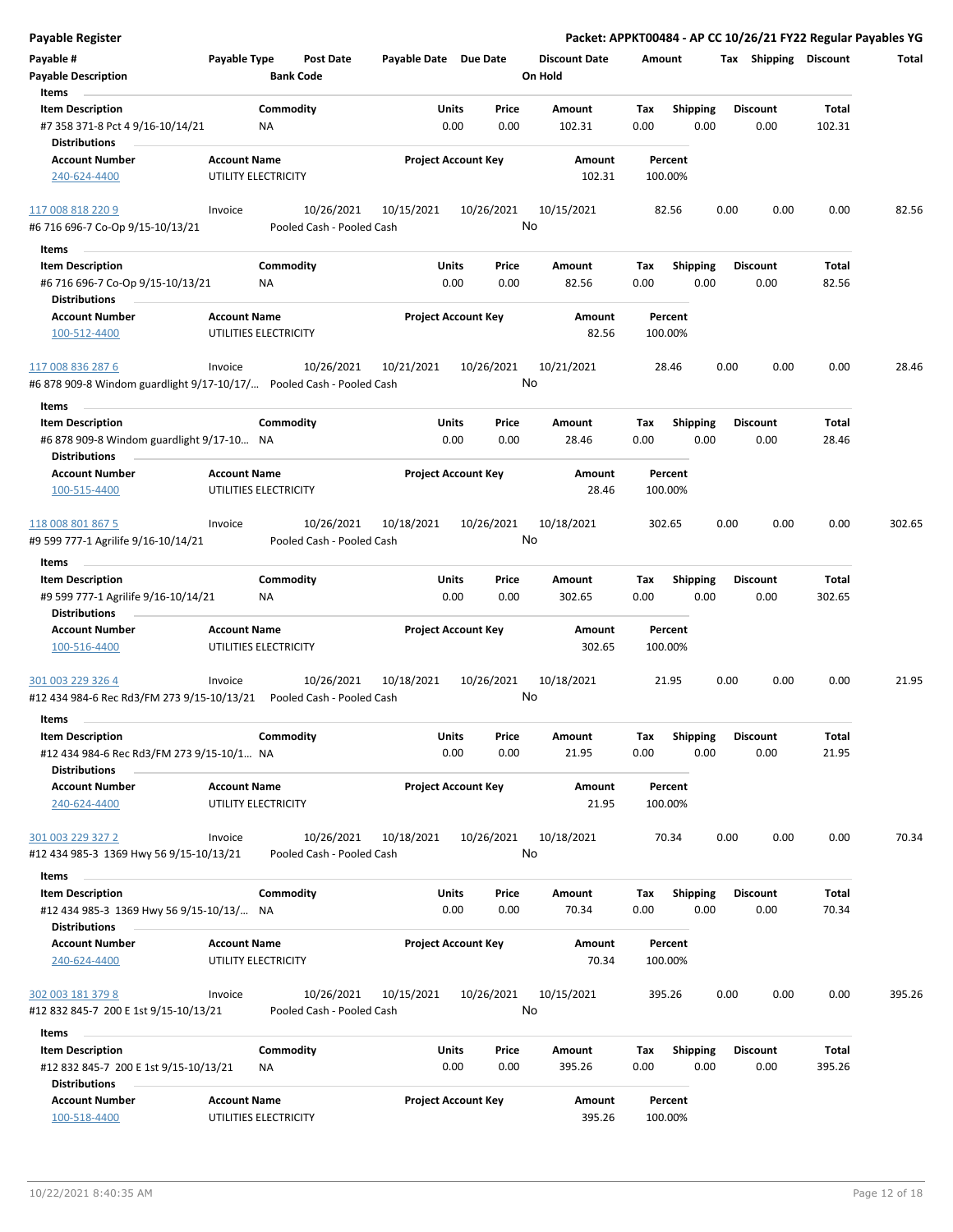| Payable Register                                        |                                             |                  |                                         |                            |              |                  |                      |        |                    |      |                       | Packet: APPKT00484 - AP CC 10/26/21 FY22 Regular Payables YG |        |
|---------------------------------------------------------|---------------------------------------------|------------------|-----------------------------------------|----------------------------|--------------|------------------|----------------------|--------|--------------------|------|-----------------------|--------------------------------------------------------------|--------|
| Payable #                                               | Payable Type                                |                  | Post Date                               | Payable Date Due Date      |              |                  | <b>Discount Date</b> | Amount |                    |      | Tax Shipping Discount |                                                              | Total  |
| <b>Payable Description</b>                              |                                             | <b>Bank Code</b> |                                         |                            |              |                  | On Hold              |        |                    |      |                       |                                                              |        |
| 304 001 088 772 0<br>#15 119 264-8 Turner 9/16-10/14/21 | Invoice                                     |                  | 10/26/2021<br>Pooled Cash - Pooled Cash | 10/18/2021                 |              | 10/26/2021<br>No | 10/18/2021           |        | 141.67             | 0.00 | 0.00                  | 0.00                                                         | 141.67 |
| Items                                                   |                                             |                  |                                         |                            |              |                  |                      |        |                    |      |                       |                                                              |        |
| <b>Item Description</b>                                 |                                             | Commodity        |                                         |                            | Units        | Price            | Amount               | Тах    | Shipping           |      | <b>Discount</b>       | Total                                                        |        |
| #15 119 264-8 Turner 9/16-10/14/21                      |                                             | ΝA               |                                         |                            | 0.00         | 0.00             | 141.67               | 0.00   | 0.00               |      | 0.00                  | 141.67                                                       |        |
| <b>Distributions</b>                                    |                                             |                  |                                         |                            |              |                  |                      |        |                    |      |                       |                                                              |        |
| <b>Account Number</b>                                   | <b>Account Name</b>                         |                  |                                         | <b>Project Account Key</b> |              |                  | Amount               |        | Percent            |      |                       |                                                              |        |
| 100-518-4400                                            | UTILITIES ELECTRICITY                       |                  |                                         |                            |              |                  | 141.67               |        | 100.00%            |      |                       |                                                              |        |
| <b>Vendor:</b> 00817 - SMITH, THOMAS SCOTT              |                                             |                  |                                         |                            |              |                  |                      |        |                    |      | <b>Vendor Total:</b>  |                                                              | 598.30 |
| INV0003314                                              | Invoice                                     |                  | 10/26/2021                              | 10/13/2021                 |              | 10/26/2021       | 10/13/2021           |        | 175.00             | 0.00 | 0.00                  | 0.00                                                         | 175.00 |
| 50898 Nutt Co Ct@Law                                    |                                             |                  | Pooled Cash - Pooled Cash               |                            |              | No               |                      |        |                    |      |                       |                                                              |        |
| Items                                                   |                                             |                  |                                         |                            |              |                  |                      |        |                    |      |                       |                                                              |        |
| <b>Item Description</b>                                 |                                             | Commodity        |                                         |                            | Units        | Price            | Amount               | Tax    | <b>Shipping</b>    |      | <b>Discount</b>       | Total                                                        |        |
| 50898 Nutt Co Ct@Law                                    |                                             | ΝA               |                                         |                            | 0.00         | 0.00             | 175.00               | 0.00   | 0.00               |      | 0.00                  | 175.00                                                       |        |
| <b>Distributions</b>                                    |                                             |                  |                                         |                            |              |                  |                      |        |                    |      |                       |                                                              |        |
| <b>Account Number</b>                                   | <b>Account Name</b>                         |                  |                                         | <b>Project Account Key</b> |              |                  | Amount               |        | Percent            |      |                       |                                                              |        |
| 100-410-4240                                            | <b>INDIGENT ATTORNEY FEES</b>               |                  |                                         |                            |              |                  | 175.00               |        | 100.00%            |      |                       |                                                              |        |
| <b>INV0003353</b>                                       | Invoice                                     |                  | 10/26/2021                              | 10/16/2021                 |              | 10/26/2021       | 10/16/2021           |        | 293.30             | 0.00 | 0.00                  | 0.00                                                         | 293.30 |
| CR-16-26120 Bell Dst Ct 10/2-16/21                      |                                             |                  | Pooled Cash - Pooled Cash               |                            |              | No               |                      |        |                    |      |                       |                                                              |        |
| Items                                                   |                                             |                  |                                         |                            |              |                  |                      |        |                    |      |                       |                                                              |        |
| <b>Item Description</b>                                 |                                             | Commodity        |                                         |                            | <b>Units</b> | Price            | Amount               | Tax    | <b>Shipping</b>    |      | <b>Discount</b>       | Total                                                        |        |
| CR-16-26120 Bell Dst Ct 10/2-16/21                      |                                             | ΝA               |                                         |                            | 0.00         | 0.00             | 293.30               | 0.00   | 0.00               |      | 0.00                  | 293.30                                                       |        |
| <b>Distributions</b>                                    |                                             |                  |                                         |                            |              |                  |                      |        |                    |      |                       |                                                              |        |
| <b>Account Number</b>                                   | <b>Account Name</b>                         |                  |                                         | <b>Project Account Key</b> |              |                  | Amount               |        | Percent            |      |                       |                                                              |        |
| 100-435-4370                                            | <b>ATTORNEY FEES</b>                        |                  |                                         |                            |              |                  | 293.30               |        | 100.00%            |      |                       |                                                              |        |
| INV0003354                                              | Invoice                                     |                  | 10/26/2021                              | 10/16/2021                 |              | 10/26/2021       | 10/16/2021           |        | 70.00              | 0.00 | 0.00                  | 0.00                                                         | 70.00  |
| CR-21-28061 Adams Dst Ct 9/19-10/16/21                  |                                             |                  | Pooled Cash - Pooled Cash               |                            |              | No               |                      |        |                    |      |                       |                                                              |        |
| Items                                                   |                                             |                  |                                         |                            |              |                  |                      |        |                    |      |                       |                                                              |        |
| <b>Item Description</b>                                 |                                             | Commodity        |                                         |                            | Units        | Price            | Amount               | Tax    | <b>Shipping</b>    |      | <b>Discount</b>       | Total                                                        |        |
| CR-21-28061 Adams Dst Ct 9/19-10/16/21 NA               |                                             |                  |                                         |                            | 0.00         | 0.00             | 70.00                | 0.00   | 0.00               |      | 0.00                  | 70.00                                                        |        |
| <b>Distributions</b>                                    |                                             |                  |                                         |                            |              |                  |                      |        |                    |      |                       |                                                              |        |
| <b>Account Number</b>                                   | <b>Account Name</b>                         |                  |                                         | <b>Project Account Key</b> |              |                  | Amount               |        | Percent            |      |                       |                                                              |        |
| 100-435-4370                                            | <b>ATTORNEY FEES</b>                        |                  |                                         |                            |              |                  | 70.00                |        | 100.00%            |      |                       |                                                              |        |
|                                                         |                                             |                  |                                         |                            |              |                  |                      |        |                    |      |                       |                                                              |        |
| INV0003355                                              | Invoice                                     |                  | 10/26/2021                              | 10/16/2021                 |              | 10/26/2021       | 10/16/2021           |        | 60.00              | 0.00 | 0.00                  | 0.00                                                         | 60.00  |
| CR-20-27498 Turner Dst Ct 9/19-10/16/21                 |                                             |                  | Pooled Cash - Pooled Cash               |                            |              | No               |                      |        |                    |      |                       |                                                              |        |
| Items                                                   |                                             |                  |                                         |                            |              |                  |                      |        |                    |      |                       |                                                              |        |
| <b>Item Description</b>                                 |                                             | Commodity        |                                         |                            | Units        | Price            | Amount               | Тах    | <b>Shipping</b>    |      | <b>Discount</b>       | Total                                                        |        |
| CR-20-27498 Turner Dst Ct 9/19-10/16/21                 |                                             | NA.              |                                         |                            | 0.00         | 0.00             | 60.00                | 0.00   | 0.00               |      | 0.00                  | 60.00                                                        |        |
| <b>Distributions</b>                                    |                                             |                  |                                         |                            |              |                  |                      |        |                    |      |                       |                                                              |        |
| <b>Account Number</b>                                   | <b>Account Name</b><br><b>ATTORNEY FEES</b> |                  |                                         | <b>Project Account Key</b> |              |                  | Amount<br>60.00      |        | Percent<br>100.00% |      |                       |                                                              |        |
| 100-435-4370                                            |                                             |                  |                                         |                            |              |                  |                      |        |                    |      |                       |                                                              |        |
| Vendor: 00465 - SPRINT                                  |                                             |                  |                                         |                            |              |                  |                      |        |                    |      | <b>Vendor Total:</b>  |                                                              | 149.08 |
| 700059508-041                                           | Invoice                                     |                  | 10/26/2021                              | 10/20/2021                 |              |                  |                      |        | 149.08             | 0.00 | 0.00                  | 0.00                                                         | 149.08 |
| Sheriff internet 9/17-10/16/21                          |                                             |                  | Pooled Cash - Pooled Cash               |                            |              | 10/26/2021<br>No | 10/20/2021           |        |                    |      |                       |                                                              |        |
|                                                         |                                             |                  |                                         |                            |              |                  |                      |        |                    |      |                       |                                                              |        |
| Items                                                   |                                             |                  |                                         |                            |              |                  |                      |        |                    |      |                       |                                                              |        |
| <b>Item Description</b>                                 |                                             | Commodity        |                                         |                            | Units        | Price            | Amount               | Тах    | Shipping<br>0.00   |      | <b>Discount</b>       | Total                                                        |        |
| Sheriff internet 9/17-10/16/21<br><b>Distributions</b>  |                                             | ΝA               |                                         |                            | 0.00         | 0.00             | 149.08               | 0.00   |                    |      | 0.00                  | 149.08                                                       |        |
| <b>Account Number</b>                                   | <b>Account Name</b>                         |                  |                                         | <b>Project Account Key</b> |              |                  | Amount               |        | Percent            |      |                       |                                                              |        |
| 100-560-4210                                            | <b>INTERNET SERVICE</b>                     |                  |                                         |                            |              |                  | 149.08               |        | 100.00%            |      |                       |                                                              |        |
|                                                         |                                             |                  |                                         |                            |              |                  |                      |        |                    |      |                       |                                                              |        |
| <b>Vendor:</b> 00606 - SUSAN E. CARTER ATTORNEY AT LAW  |                                             |                  |                                         |                            |              |                  |                      |        |                    |      | <b>Vendor Total:</b>  |                                                              | 300.00 |
| INV0003316                                              | Invoice                                     |                  | 10/26/2021                              | 10/7/2021                  |              | 10/26/2021       | 10/7/2021            |        | 300.00             | 0.00 | 0.00                  | 0.00                                                         | 300.00 |
| 50607 Wade Co Ct@Law                                    |                                             |                  | Pooled Cash - Pooled Cash               |                            |              | No               |                      |        |                    |      |                       |                                                              |        |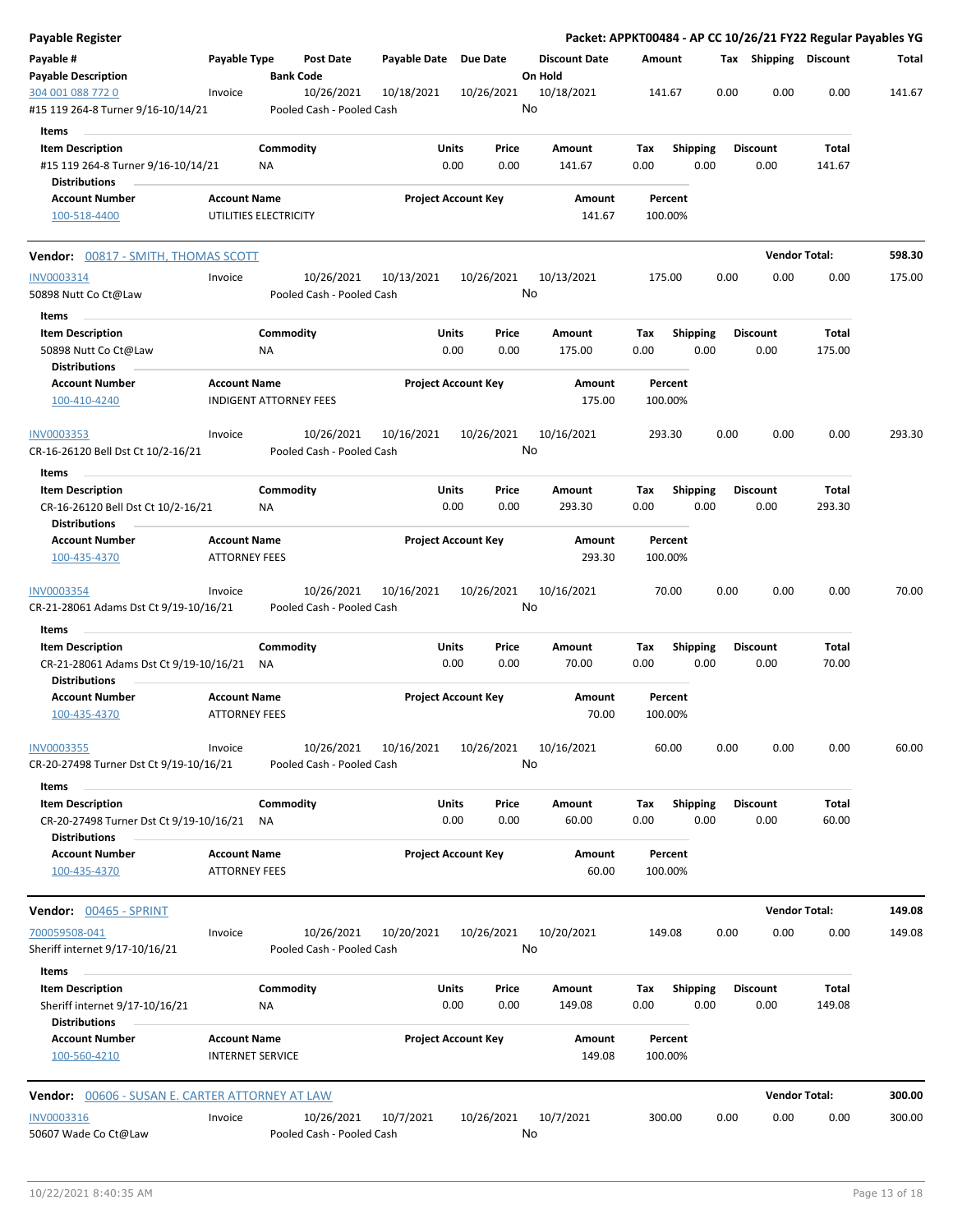| Payable Register                                                |                     |                                                       |                       |                            |               |                                 |                    |                         |      |                         | Packet: APPKT00484 - AP CC 10/26/21 FY22 Regular Payables YG |          |
|-----------------------------------------------------------------|---------------------|-------------------------------------------------------|-----------------------|----------------------------|---------------|---------------------------------|--------------------|-------------------------|------|-------------------------|--------------------------------------------------------------|----------|
| Payable #<br><b>Payable Description</b>                         | Payable Type        | <b>Post Date</b><br><b>Bank Code</b>                  | Payable Date Due Date |                            |               | <b>Discount Date</b><br>On Hold | Amount             |                         |      |                         | Tax Shipping Discount                                        | Total    |
| Items<br><b>Item Description</b>                                |                     | Commodity                                             |                       | Units                      | Price         | Amount                          | Tax                | <b>Shipping</b>         |      | Discount                | Total                                                        |          |
| 50607 Wade Co Ct@Law                                            |                     | ΝA                                                    |                       | 0.00                       | 0.00          | 300.00                          | 0.00               | 0.00                    |      | 0.00                    | 300.00                                                       |          |
| <b>Distributions</b>                                            |                     |                                                       |                       |                            |               |                                 |                    |                         |      |                         |                                                              |          |
| <b>Account Number</b><br>100-410-4240                           | <b>Account Name</b> | <b>INDIGENT ATTORNEY FEES</b>                         |                       | <b>Project Account Key</b> |               | Amount<br>300.00                | Percent<br>100.00% |                         |      |                         |                                                              |          |
| <b>Vendor: 00265 - TEXHOMA LIMESTONE, INC.</b>                  |                     |                                                       |                       |                            |               |                                 |                    |                         |      |                         | <b>Vendor Total:</b>                                         | 302.49   |
| 8591                                                            | Invoice             | 10/26/2021                                            | 10/18/2021            | 10/26/2021                 |               | 10/18/2021                      | 302.49             |                         | 0.00 | 0.00                    | 0.00                                                         | 302.49   |
| Pct 4 Rock & Gravel-hauling 10/11-16/21                         |                     | Pooled Cash - Pooled Cash                             |                       |                            | No            |                                 |                    |                         |      |                         |                                                              |          |
| Items                                                           |                     |                                                       |                       |                            |               |                                 |                    |                         |      |                         |                                                              |          |
| <b>Item Description</b>                                         |                     | Commodity                                             |                       | Units                      | Price         | Amount                          | Tax                | <b>Shipping</b>         |      | <b>Discount</b>         | Total                                                        |          |
| Pct 4 Rock & Gravel-hauling 10/11-16/21<br><b>Distributions</b> |                     | Goods                                                 |                       | 26.96                      | 11.22         | 302.49                          | 0.00               | 0.00                    |      | 0.00                    | 302.49                                                       |          |
| <b>Account Number</b><br>240-624-3410                           | <b>Account Name</b> | R&B MAT. ROCK & GRAVEL                                |                       | <b>Project Account Key</b> |               | Amount<br>302.49                | Percent<br>100.00% |                         |      |                         |                                                              |          |
| <b>Vendor:</b> 00268 - TEXOMA AREA PARATRANSIT SYSTEMS INC      |                     |                                                       |                       |                            |               |                                 |                    |                         |      |                         | <b>Vendor Total:</b>                                         | 5,000.00 |
| 9374                                                            | Invoice             | 10/26/2021                                            | 10/18/2021            | 10/26/2021                 |               | 10/18/2021                      | 5,000.00           |                         | 0.00 | 0.00                    | 0.00                                                         | 5,000.00 |
| FY22 annual allocation                                          |                     | Pooled Cash - Pooled Cash                             |                       |                            | No            |                                 |                    |                         |      |                         |                                                              |          |
| Items                                                           |                     |                                                       |                       |                            |               |                                 |                    |                         |      |                         |                                                              |          |
| <b>Item Description</b>                                         |                     | Commodity                                             |                       | Units                      | Price         | Amount                          | Tax                | <b>Shipping</b>         |      | <b>Discount</b>         | <b>Total</b>                                                 |          |
| FY22 annual allocation                                          |                     | ΝA                                                    |                       | 0.00                       | 0.00          | 5,000.00                        | 0.00               | 0.00                    |      | 0.00                    | 5,000.00                                                     |          |
| <b>Distributions</b>                                            |                     |                                                       |                       |                            |               |                                 |                    |                         |      |                         |                                                              |          |
| <b>Account Number</b><br>100-640-4150                           | <b>Account Name</b> | <b>TAPS PUBLIC TRANSIT</b>                            |                       | <b>Project Account Key</b> |               | Amount<br>5,000.00              | Percent<br>100.00% |                         |      |                         |                                                              |          |
| <b>Vendor: 00160 - TXU ENERGY</b>                               |                     |                                                       |                       |                            |               |                                 |                    |                         |      |                         | <b>Vendor Total:</b>                                         | 27.70    |
| 054028245961                                                    | Invoice             | 10/26/2021                                            | 10/15/2021            | 10/26/2021                 |               | 10/15/2021                      | 27.70              |                         | 0.00 |                         |                                                              |          |
|                                                                 |                     |                                                       |                       |                            |               |                                 |                    |                         |      |                         |                                                              |          |
| #900011583831 S Annex 9/15-10/13/21                             |                     | Pooled Cash - Pooled Cash                             |                       |                            | No            |                                 |                    |                         |      | 0.00                    | 0.00                                                         | 27.70    |
| Items                                                           |                     |                                                       |                       |                            |               |                                 |                    |                         |      |                         |                                                              |          |
| <b>Item Description</b><br>#900011583831 S Annex 9/15-10/13/21  |                     | Commodity<br>ΝA                                       |                       | Units<br>0.00              | Price<br>0.00 | Amount<br>27.70                 | Tax<br>0.00        | <b>Shipping</b><br>0.00 |      | <b>Discount</b><br>0.00 | Total<br>27.70                                               |          |
| <b>Distributions</b><br><b>Account Number</b>                   | <b>Account Name</b> |                                                       |                       | <b>Project Account Key</b> |               | Amount                          | Percent            |                         |      |                         |                                                              |          |
| 100-513-4400                                                    |                     | UTILITIES ELECTRICITY                                 |                       |                            |               | 27.70                           | 100.00%            |                         |      |                         |                                                              |          |
| Vendor: 00127 - VERIZON WIRELESS                                |                     |                                                       |                       |                            |               |                                 |                    |                         |      |                         | <b>Vendor Total:</b>                                         | 797.81   |
| 9890317603                                                      | Invoice             | 10/26/2021                                            | 10/10/2021            | 10/26/2021                 |               | 10/10/2021                      | 797.81             |                         | 0.00 | 0.00                    | 0.00                                                         | 797.81   |
| Verizon internet 9/11-10/10/21                                  |                     | Pooled Cash - Pooled Cash                             |                       |                            | No            |                                 |                    |                         |      |                         |                                                              |          |
| Items                                                           |                     |                                                       |                       |                            |               |                                 |                    |                         |      |                         |                                                              |          |
| <b>Item Description</b>                                         |                     | Commodity                                             |                       | Units                      | Price         | Amount                          | Tax                | <b>Shipping</b>         |      | <b>Discount</b>         | Total                                                        |          |
| Verizon internet 9/11-10/10/21                                  |                     | ΝA                                                    |                       | 0.00                       | 0.00          | 797.81                          | 0.00               | 0.00                    |      | 0.00                    | 797.81                                                       |          |
| <b>Distributions</b>                                            |                     |                                                       |                       |                            |               |                                 |                    |                         |      |                         |                                                              |          |
| <b>Account Number</b>                                           | <b>Account Name</b> |                                                       |                       | <b>Project Account Key</b> |               | <b>Amount</b>                   | Percent            |                         |      |                         |                                                              |          |
| 100-404-4210<br>100-406-4210                                    |                     | <b>ELECTION INTERNET</b><br><b>EMERGENCY INTERNET</b> |                       |                            |               | 113.97<br>37.99                 | 14.29%<br>4.76%    |                         |      |                         |                                                              |          |
| 100-457-4210                                                    | <b>INTERNET</b>     |                                                       |                       |                            |               | 37.99                           | 4.76%              |                         |      |                         |                                                              |          |
| 100-503-4210                                                    |                     | <b>EMERGENCY INTERNET</b>                             |                       |                            |               | 37.99                           | 4.76%              |                         |      |                         |                                                              |          |
| 100-553-4210                                                    | <b>INTERNET</b>     |                                                       |                       |                            |               | 37.99                           | 4.76%              |                         |      |                         |                                                              |          |
| 100-560-4210                                                    |                     | <b>INTERNET SERVICE</b>                               |                       |                            |               | 531.88                          | 66.67%             |                         |      |                         |                                                              |          |
| <b>Vendor: 00480 - VESTED NETWORKS</b>                          |                     |                                                       |                       |                            |               |                                 |                    |                         |      |                         | <b>Vendor Total:</b>                                         | 60.00    |
| <b>IN20196</b>                                                  | Invoice             | 10/26/2021                                            | 10/16/2021            | 10/26/2021                 |               | 10/16/2021                      | 60.00              |                         | 0.00 | 0.00                    | 0.00                                                         | 60.00    |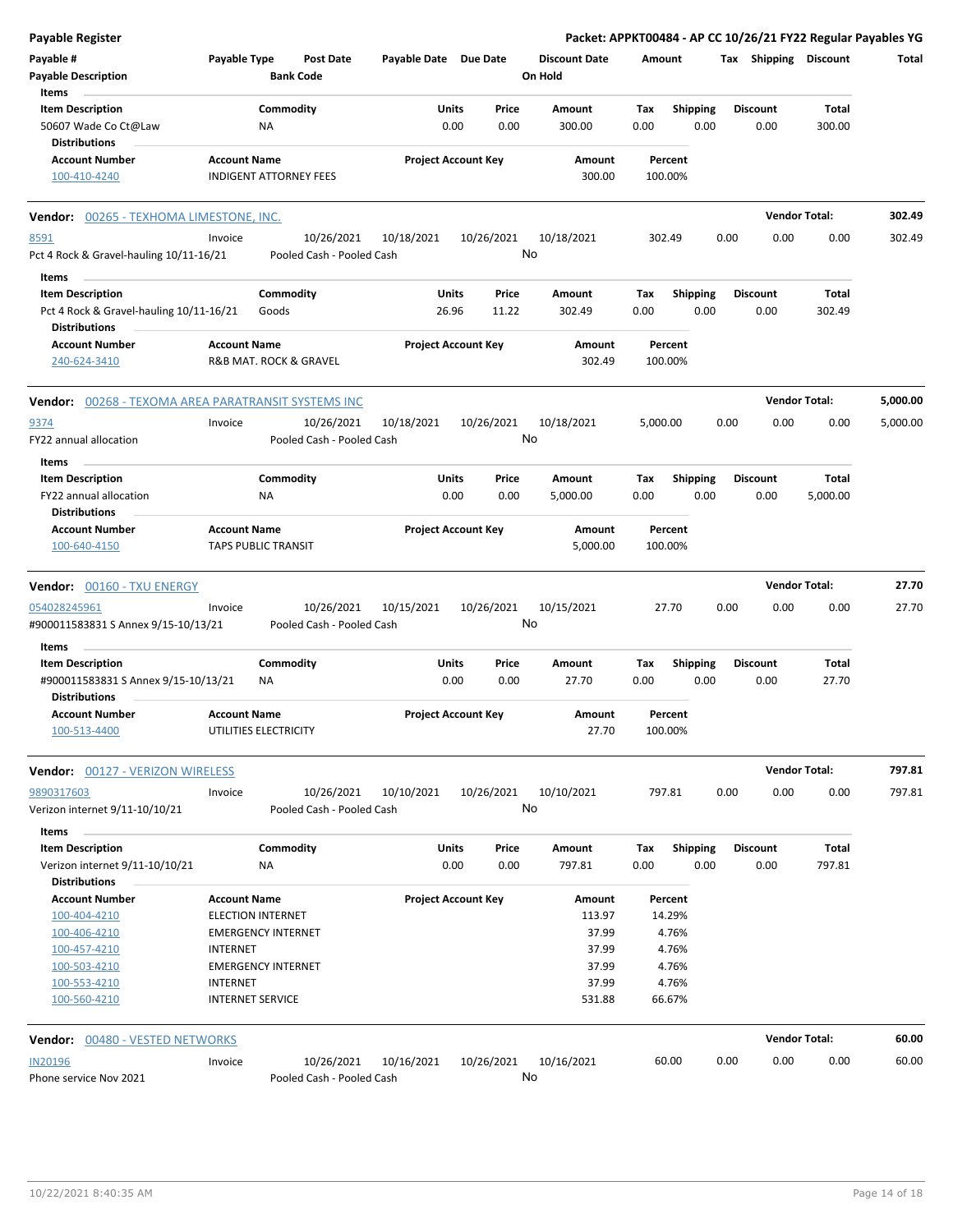#### **Payable Register Packet: APPKT00484 - AP CC 10/26/21 FY22 Regular Payables YG**

| Payable #                  | Payable Type        | <b>Post Date</b> | <b>Pavable Date</b> | Due Date                   | <b>Discount Date</b> |      | Amount          | Tax | <b>Shipping</b> | <b>Discount</b> | Total |
|----------------------------|---------------------|------------------|---------------------|----------------------------|----------------------|------|-----------------|-----|-----------------|-----------------|-------|
| <b>Payable Description</b> | <b>Bank Code</b>    |                  |                     |                            |                      |      |                 |     |                 |                 |       |
| <b>Items</b>               |                     |                  |                     |                            |                      |      |                 |     |                 |                 |       |
| <b>Item Description</b>    |                     | Commodity        | Units               | Price                      | Amount               | Tax  | <b>Shipping</b> |     | <b>Discount</b> | Total           |       |
| Phone service Nov 2021     | <b>NA</b>           |                  |                     | 0.00<br>0.00               | 60.00                | 0.00 | 0.00            |     | 0.00            | 60.00           |       |
| <b>Distributions</b>       |                     |                  |                     |                            |                      |      |                 |     |                 |                 |       |
| <b>Account Number</b>      | <b>Account Name</b> |                  |                     | <b>Project Account Key</b> | Amount               |      | Percent         |     |                 |                 |       |
| 100-510-4200               | TELEPHONE           |                  |                     |                            | 60.00                |      | 100.00%         |     |                 |                 |       |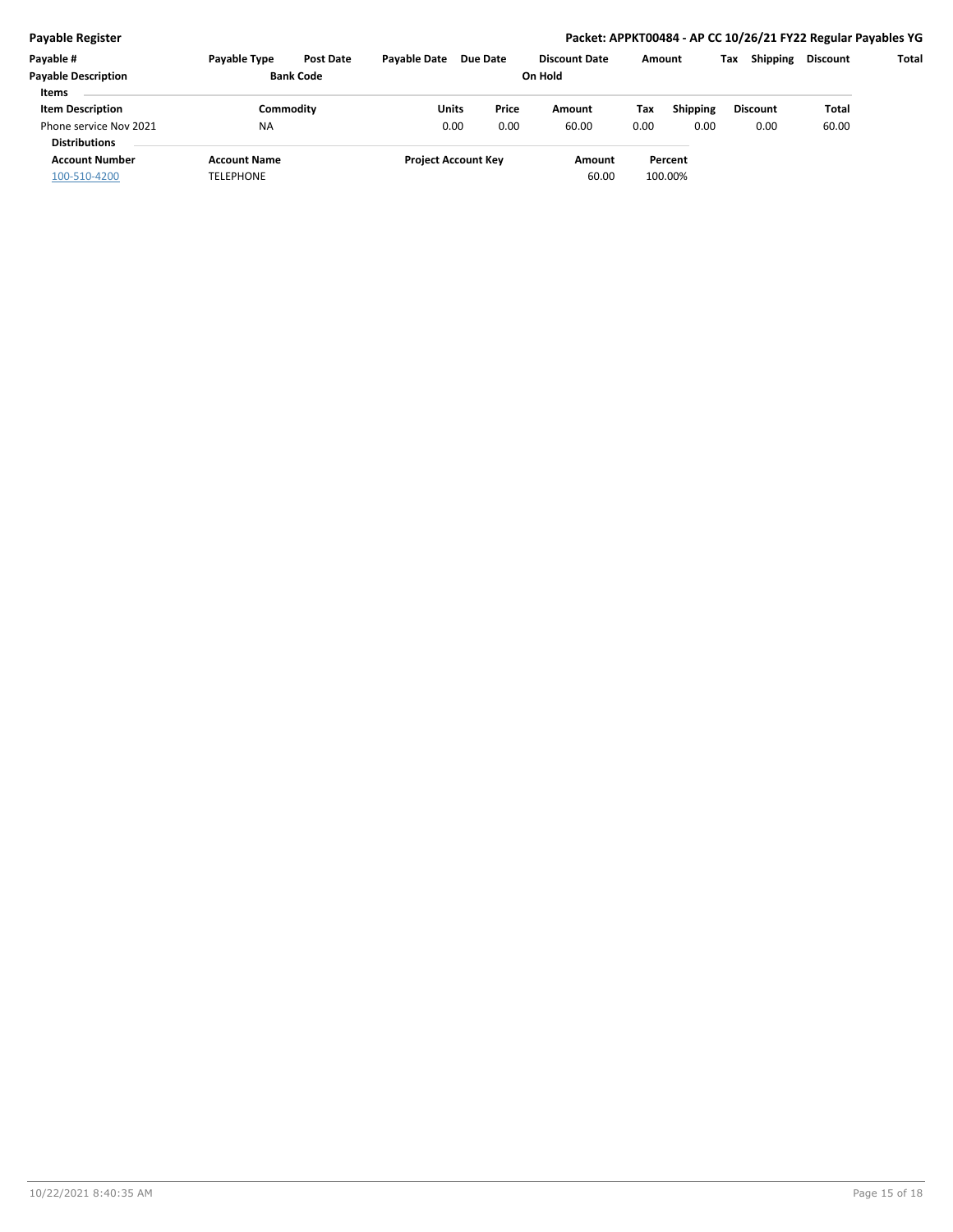# Payable Summary

| Type    | Count               | Gross     | Tax  | Shipping | <b>Discount</b> | <b>Total</b> | <b>Manual Payment</b> | <b>Balance</b> |
|---------|---------------------|-----------|------|----------|-----------------|--------------|-----------------------|----------------|
| Invoice | 85                  | 30,926.82 | 0.00 | 78.08    | 0.00            | 31.004.90    | 0.00                  | 31,004.90      |
|         | <b>Grand Total:</b> | 30.926.82 | 0.00 | 78.08    | 0.00            | 31,004.90    | 0.00                  | 31,004.90      |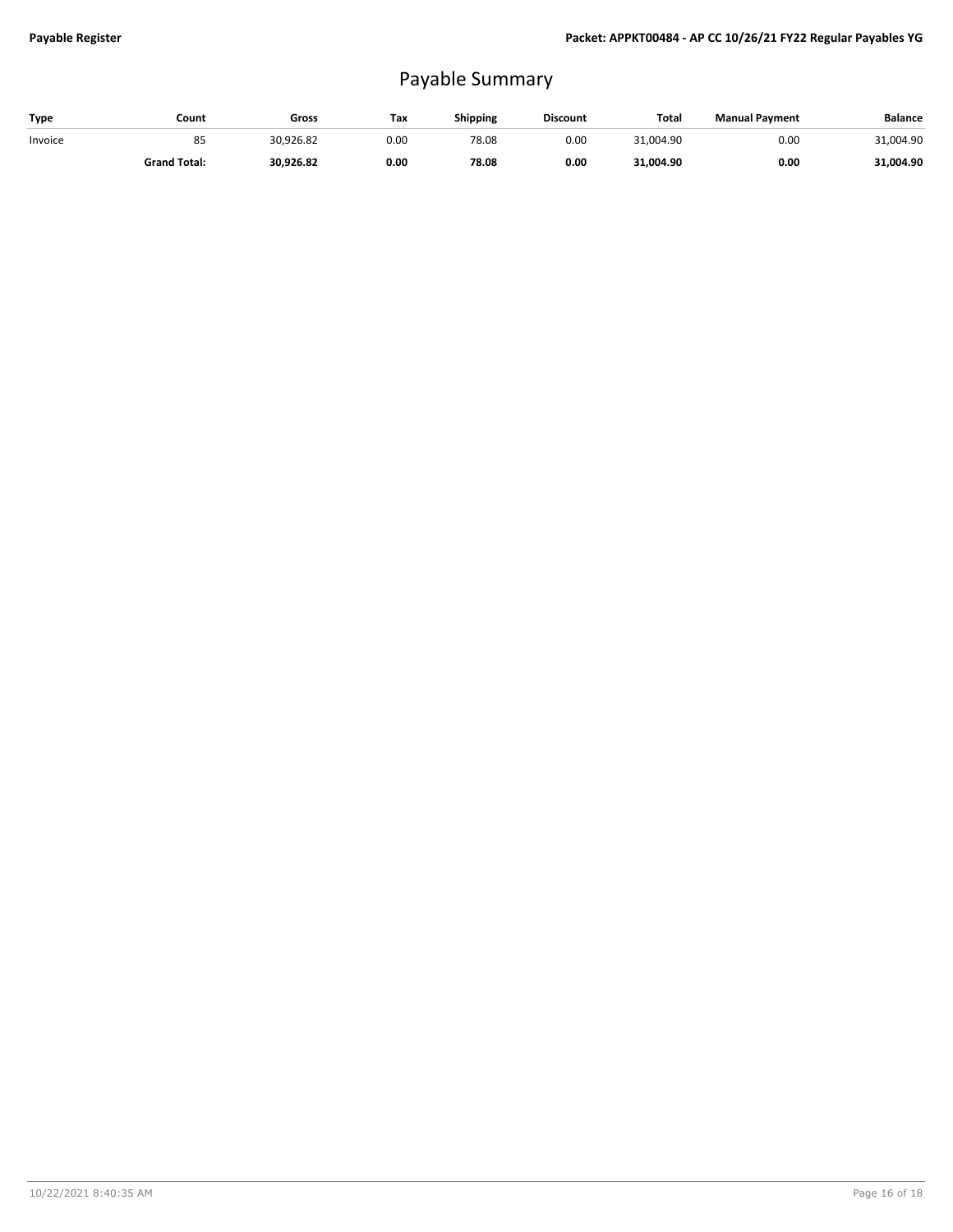## **Account Summary**

| <b>Account</b> | Name                                  |        | Amount        |
|----------------|---------------------------------------|--------|---------------|
| 100-404-4210   | <b>ELECTION INTERNET</b>              |        | 113.97        |
| 100-406-4210   | <b>EMERGENCY INTERNET</b>             |        | 37.99         |
| 100-410-4240   | <b>INDIGENT ATTORNEY FEES</b>         |        | 5,575.00      |
| 100-435-4360   | ATTORNEY FEES- CPS CASES              |        | 204.00        |
| 100-435-4370   | <b>ATTORNEY FEES</b>                  |        | 2,004.30      |
| 100-457-4210   | <b>INTERNET</b>                       |        | 37.99         |
| 100-503-4210   | <b>EMERGENCY INTERNET</b>             |        | 37.99         |
| 100-510-3150   | <b>COPIER RENTAL</b>                  |        | 100.38        |
| 100-510-4200   | <b>TELEPHONE</b>                      |        | 3,576.75      |
| 100-510-4400   | UTILITIES ELECTRICITY                 |        | 211.64        |
| 100-511-4400   | UTILITIES ELECTRICITY                 |        | 377.89        |
| 100-512-4400   | UTILITIES ELECTRICITY                 |        | 82.56         |
| 100-513-4400   | UTILITIES ELECTRICITY                 |        | 523.16        |
| 100-513-4410   | UTILITIES GAS                         |        | 72.14         |
| 100-515-4400   | UTILITIES ELECTRICITY                 |        | 341.54        |
| 100-516-4400   | UTILITIES ELECTRICITY                 |        | 302.65        |
| 100-518-4400   | UTILITIES ELECTRICITY                 |        | 536.93        |
| 100-518-4410   | UTILITIES GAS                         |        | 62.48         |
| 100-540-4400   | UTILITIES ELECTRICITY                 |        | 438.21        |
| 100-553-4210   | <b>INTERNET</b>                       |        | 37.99         |
| 100-560-4210   | <b>INTERNET SERVICE</b>               |        | 680.96        |
| 100-560-4540   | R & M AUTOMOBILES                     |        | 847.50        |
| 100-560-4800   | <b>BOND</b>                           |        | 80.00         |
| 100-640-4150   | <b>TAPS PUBLIC TRANSIT</b>            |        | 5,000.00      |
| 100-640-4400   | UTILITIES ELECTRICITY                 |        | 532.51        |
|                |                                       | Total: | 21,816.53     |
|                |                                       |        |               |
| Account        | Name                                  |        | <b>Amount</b> |
| 210-621-3400   | <b>SHOP SUPPLIES</b>                  |        | 75.50         |
| 210-621-4400   | UTILITY ELECTRICITY                   |        | 68.00         |
| 210-621-4580   | <b>R&amp;M MACHINERY PARTS</b>        |        | 1,291.98      |
|                |                                       | Total: | 1,435.48      |
|                |                                       |        |               |
| <b>Account</b> | Name                                  |        | Amount        |
| 220-622-4580   | <b>R&amp;M MACHINERY PARTS</b>        |        | 3,555.42      |
| 220-622-5711   | PURCHASE OF SMALL EQUIPMENT           |        | 239.99        |
|                |                                       | Total: | 3,795.41      |
|                |                                       |        |               |
|                |                                       |        |               |
| Account        | Name                                  |        | Amount        |
| 230-623-3430   | R&B MAT. HARDWARE & LUMBER            |        | 420.16        |
| 230-623-4580   | <b>R&amp;M MACHINERY PARTS</b>        |        | 266.47        |
|                |                                       | Total: | 686.63        |
|                |                                       |        |               |
| Account        | Name                                  |        | Amount        |
| 240-624-3410   | <b>R&amp;B MAT. ROCK &amp; GRAVEL</b> |        | 302.49        |
| 240-624-4400   | UTILITY ELECTRICITY                   |        | 194.60        |
| 240-624-4580   | <b>R&amp;M MACHINERY PARTS</b>        |        | 1,758.76      |
| 240-624-4590   | R&M MACH. TIRES & TUBES               |        | 240.00        |
|                |                                       | Total: | 2,495.85      |